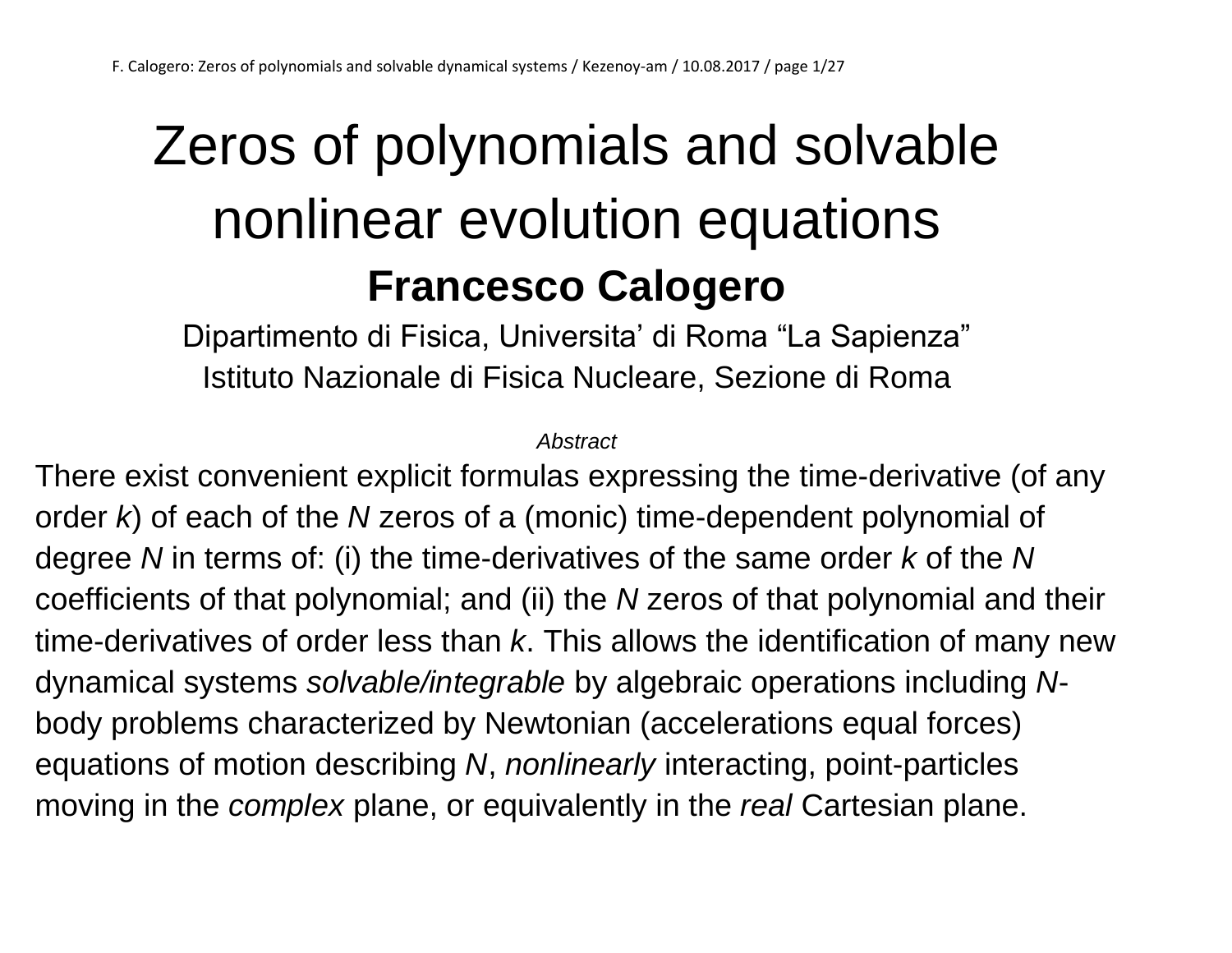The same approach can also be used to identify *new* solvable systems of *nonlinear PDEs*; as well as *new differential algorithms* to compute *all* the zeros of generic polynomials of *arbitrary* degree *N*. This approach moreover yields infinite hierarchies of all these *solvable nonlinear* evolution equations, via the introduction of the notion---of mathematical interest in its own right---of generations of monic polynomials, all of the same arbitrary degree *N*, with the *N* coefficients of the polynomials of the next generation coinciding with every one of the *N!* permutations of the *N* zeros of each polynomial of the current generation. In this talk I will describe these recent developments, which have been reported in several papers published in the last 1-2 years---some authored by myself alone and some co-authored with **Oksana Bihun**, with **Mario Bruschi** or with **Francois Leyvraz**---which are reviewed in a 170-page book I just completed (see Bibliography below).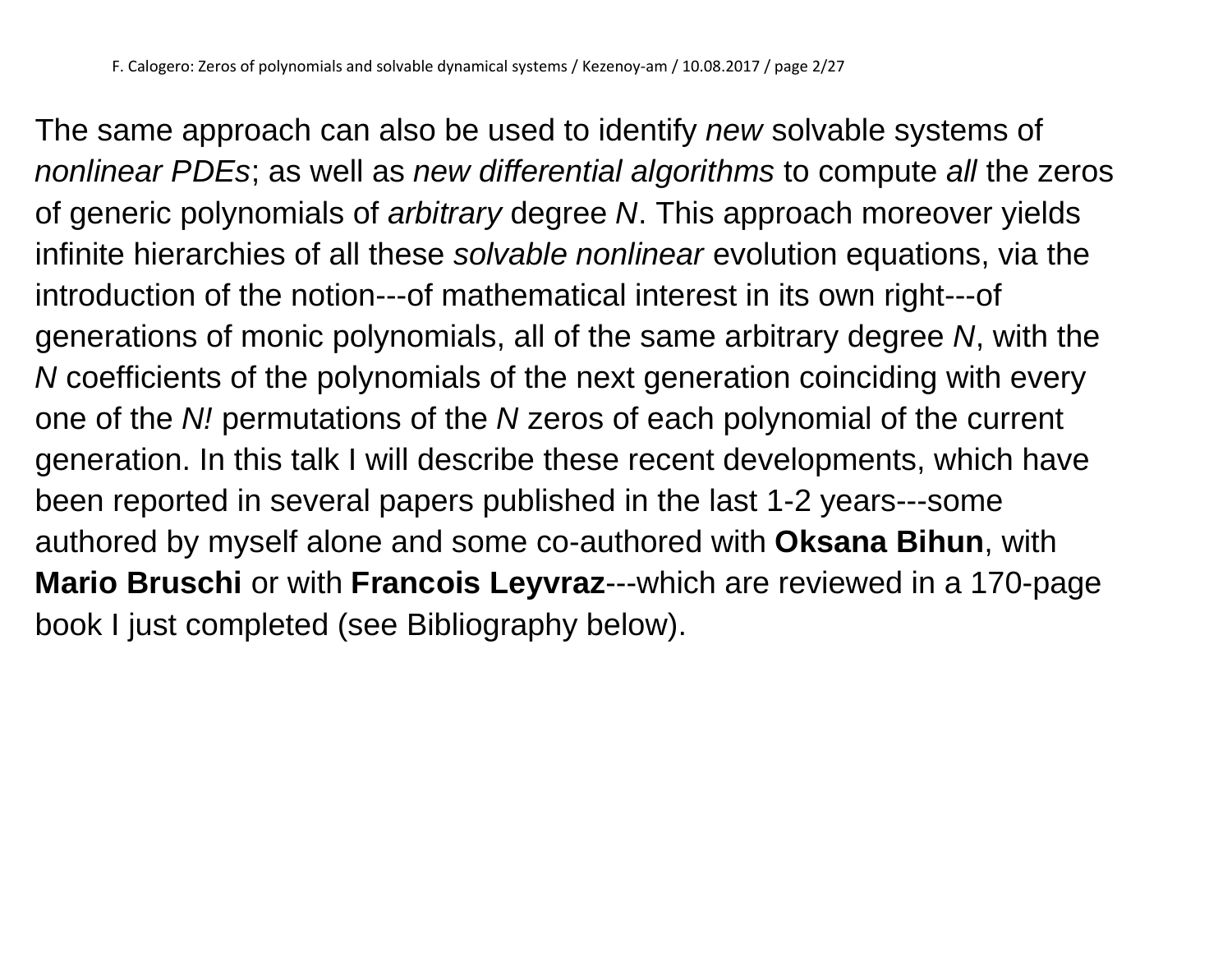#### **Bibliography**

[1] F. Calogero, "New solvable variants of the goldfish many-body problem", Studies Appl. Math. **137** (1), 123-139 (2016); DOI: 10.1111/sapm.12096.

[2] O. Bihun and F. Calogero, "A new solvable many-body problem of goldfish type", J. Nonlinear Math. Phys. **23**, 28-46 (2016).

[3] O. Bihun and F. Calogero, "Novel solvable many-body problems", J. Nonlinear Math. Phys. **23**, 190-212 (2016).

4] O. Bihun and F. Calogero, "Generations of monic polynomials such that the coefficients of the polynomials of the next generation coincide with the zeros of polynomial of the current generation, and new solvable many-body problems", Lett. Math. Phys. **106** (7), 1011-1031 (2016).

[5] F. Calogero, "A solvable *N*-body problem of goldfish type featuring *N<sup>2</sup>* arbitrary coupling constants, J. Nonlinear Math. Phys. **23**, 300-305 (2016).

[6] F. Calogero, "Three new classes of solvable *N*-body problems of goldfish type with many arbitrary coupling constants, Symmetry **8**, 53 (2016).

[7] M. Bruschi and F. Calogero, "A convenient expression of the time-derivative  $z_n^{(k)}(t)$ , of arbitrary order *k*, of the zero  $z_n(t)$  of a time-dependent polynomial  $p_N(z;t)$  of arbitrary degree N in z, and solvable dynamical systems", J. Nonlinear Math. Phys. **23**, 474-485 (2016).

[8] F. Calogero, "Novel isochronous *N*-body problems featuring *N* arbitrary rational coupling constants", J. Math. Phys. **57**, 072901(2016); [http://dx.doi.org/10.1063/1.4954851.](http://dx.doi.org/10.1063/1.4954851)

[9] F. Calogero, "Yet another class of new solvable *N*-body problems of goldfish type", Qualit. Theory Dyn. Syst. (printed online: 2016.10.04).

[10] F. Calogero, "New solvable dynamical systems", J. Nonlinear Math. Phys. **23**, 486-493 (2016).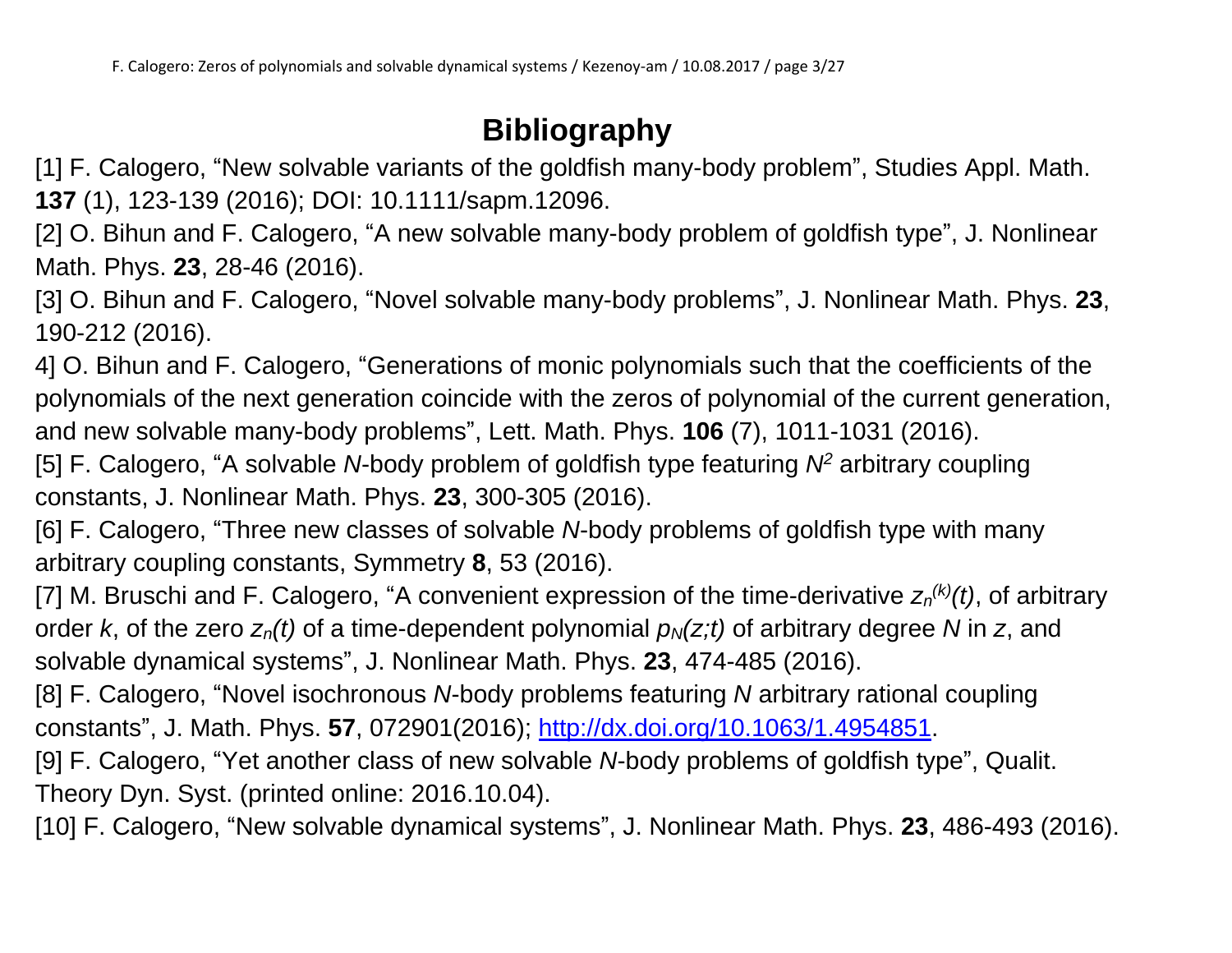[11] F. Calogero, "Integrable Hamiltonian *N*-body problems in the plane featuring *N* arbitrary functions", J. Nonlinear Math. Phys. **24** (1), 1-6 (2017). [12] F. Calogero, "New *C*-integrable and *S*integrable systems of nonlinear partial differential equations", J. Nonlinear Math. Phys. **24** (1), 142- 148 (2017). [13] F. Calogero, "Nonlinear differential algorithm to compute *all* the zeros of a *generic* polynomial", J. Math. Phys. **57**, 083508 (4 pages) (2016); http://dx.doi.org/10.1063/1.4960821). arXiv:1607.05081v1 [math.CA].

[14] F. Calogero, "Comment on "Nonlinear differential algorithm to compute all the zeros of a generic polynomial" [J. Math. Phys. **57**, 083508 (2016)]", J. Math. Phys. **57**, 104101 (4 pages) (2016).

[15] O. Bihun and F. Calogero, "Generations of solvable discrete-time dynamical systems", J. Math. Phys. **58**, 052701 (21pages) (2017); doi: 10.1063/1.4982959.

[16] F. Calogero and F. Leyvraz, "The peculiar (monic) polynomials the zeros of which equal their coefficients", J. Nonlinear Math. Phys. (in press).

[17] F. Calogero, "Novel differential algorithm to evaluate *all* the zeros of any *generic* polynomial", J. Nonlinear Math. Phys. (submitted to, 26.06.2017).

[18] F. Calogero, *Zeros of polynomials and solvable nonlinear evolution equations*, (170-page book, to be published).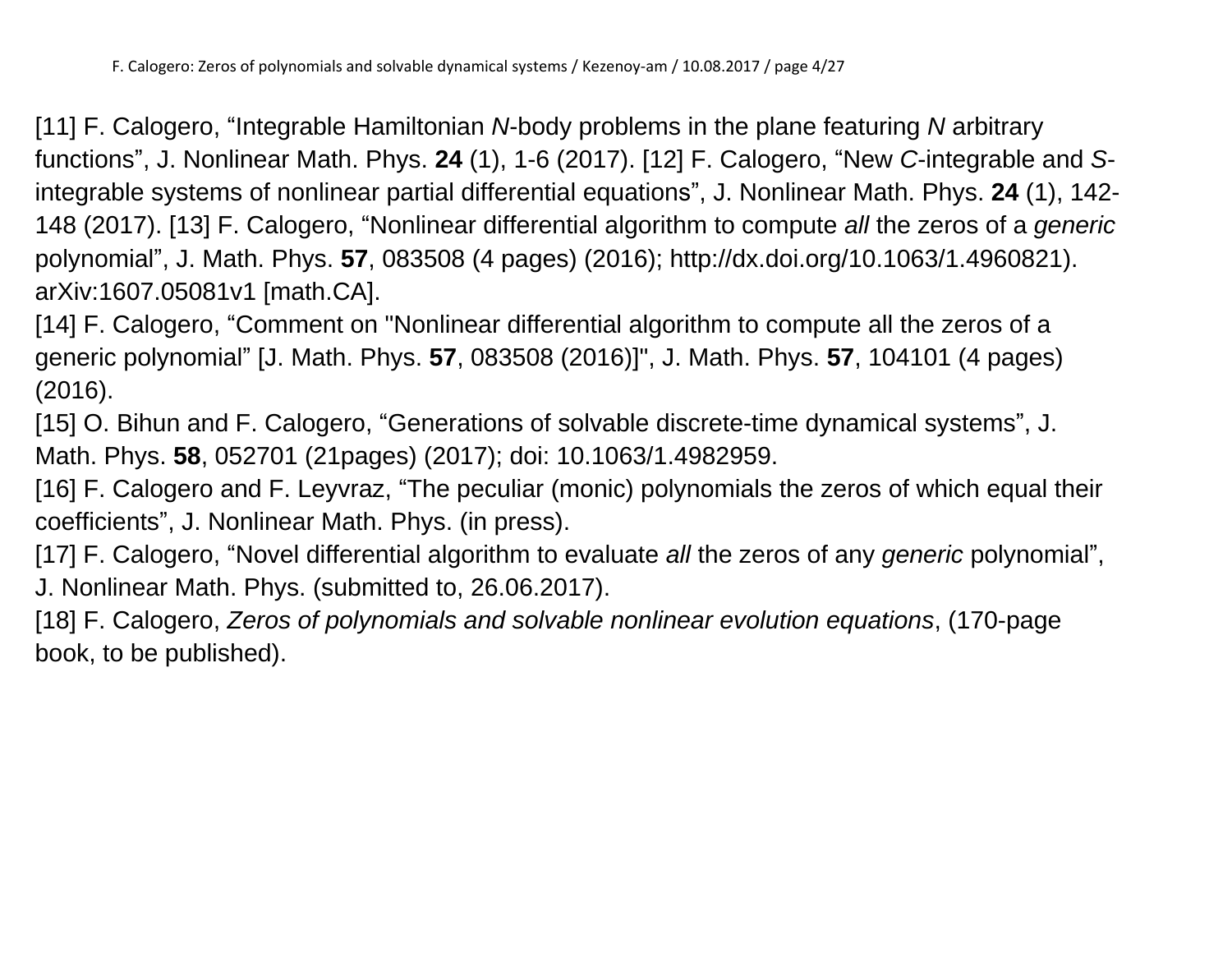#### **Coefficients and zeros of monic polynomials**

$$
p_N(z; \vec{y}; \tilde{x}) = z^N + \sum_{m=1}^N (y_m z^{N-m})
$$

$$
p_N(z; \vec{y}; \tilde{x}) = \prod_{n=1}^N (z - x_n)
$$

 $\vec{y}$  is an *N*-vector: its *N* components  $y_m$  are the *N* coefficients of the polynomial  $p_N(z; \ \vec{\mathrm{y}}; \widetilde{x})$  of degree  $N$  in the independent (*complex*) variable  $z$ .

 $\tilde{x}$  is an **unordered** set of N numbers  $x_n$ , which are the N zeros of the polynomial  $p_N(z; \ \vec{\mathit{y}}; \widetilde{x}).$  We denote as  $\vec{x}_{[\mu]}$  the *N*-vector, the *N* components  $\ x_{[\mu],n}$  of which are given by the specific permutation--- labeled by the integer index  $\mu$  in the range  $1 \leq \mu \leq N!$ ---of the N numbers  $x_n$ . Hence, to any given  $\tilde{x}$ , there generally correspond *N*! *different N*-vectors  $\vec{x}_{[\mu]}$  . We will come back to this notion below.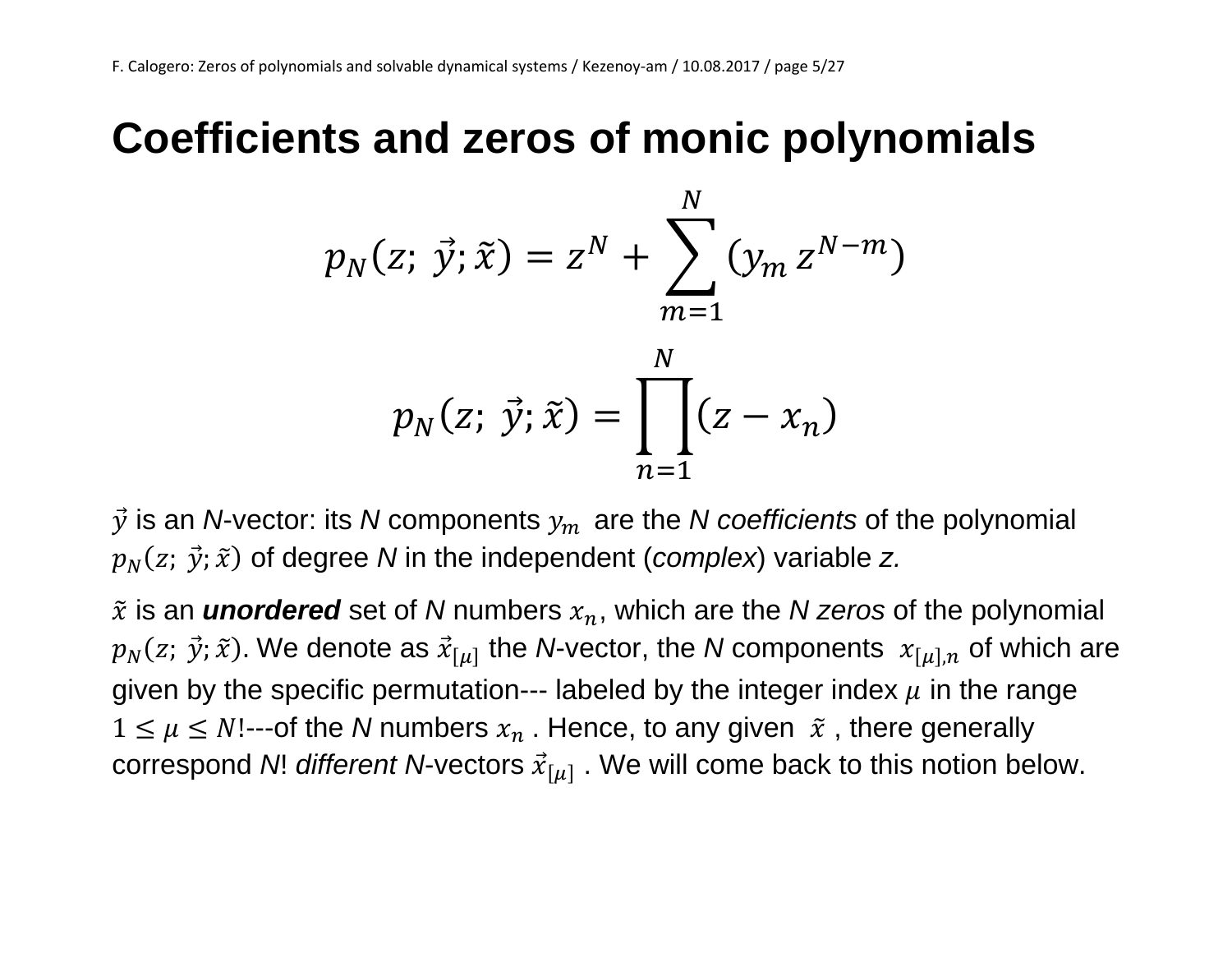#### **Time-dependent monic polynomials**

$$
\psi_N(\zeta; \vec{\gamma}(t); \tilde{\xi}(t)) = \zeta^N + \sum_{m=1}^N \left[ \gamma_m(t) \zeta^{N-m} \right]
$$

$$
\psi_N(\zeta; \vec{\gamma}(t); \tilde{\xi}(t)) = \prod_{n=1}^N \left[ \zeta - \xi_n(t) \right]
$$

 $\vec{\gamma}(t)$  is a time-dependent *N*-vector: its *N* components  $\gamma_m\left(t\right)$  are the *N coefficients* of the time-dependent polynomial  $\psi_N\left(\zeta;\,\vec{\gamma}(t);\tilde{\xi}(t)\right)$  of degree  $N$  in the independent (generally *complex*) variable  $\zeta$ .  $\tilde{\xi}(t)$  is an *unordered* set of *N* numbers  $\xi_n(t)$ , which are the *N zeros* of the polynomial  $\psi_N\left(\zeta;\,\vec{\gamma}(t);\tilde{\xi}(t)\right)$  (but they get *ordered* via their dependence on time if this dependence is *continuous*).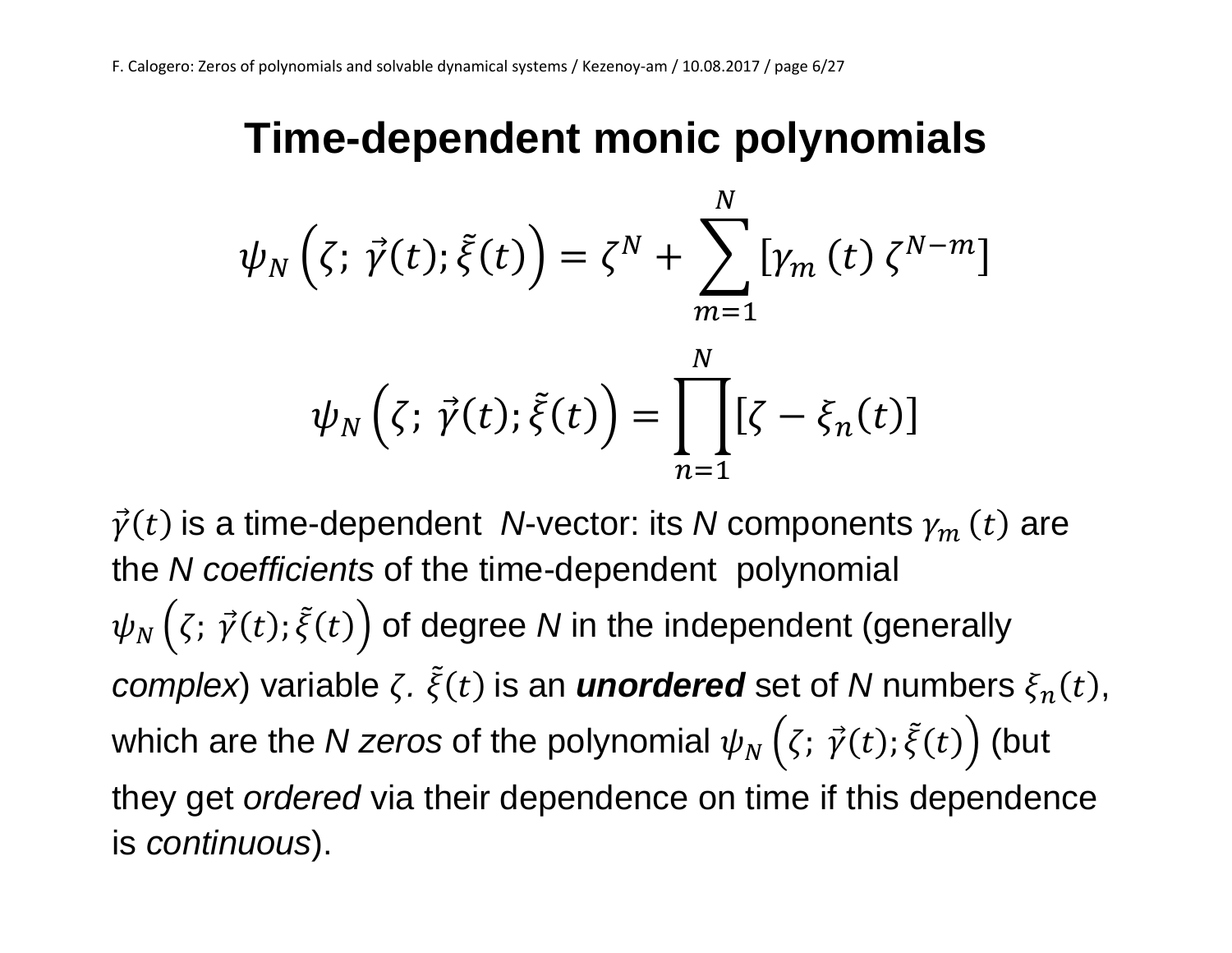## **Two very useful formulas [1]**

$$
\dot{\xi}_{n}(t) = -\left\{ \prod_{j=1, j \neq n}^{N} \left[ \xi_{n}(t) - \xi_{j}(t) \right] \right\}^{-1} \sum_{m=1}^{N} \left\{ \dot{\gamma}_{m}(t) \left[ \xi_{n}(t) \right]^{N-m} \right\},
$$
\n
$$
\ddot{\xi}_{n}(t) = \sum_{j=1, j \neq n}^{N} \left[ \frac{2 \xi_{n}(t) \xi_{j}(t)}{\xi_{n}(t) - \xi_{j}(t)} \right]
$$
\n
$$
- \left\{ \prod_{j=1, j \neq n}^{N} \left[ \xi_{n}(t) - \xi_{j}(t) \right] \right\}^{-1} \sum_{m=1}^{N} \left\{ \ddot{\gamma}_{m}(t) \left[ \xi_{n}(t) \right]^{N-m} \right\},
$$
\n
$$
\gamma_{m}(t) = (-1)^{m} \sigma_{m} \left[ \tilde{\xi}(t) \right].
$$

The second-derivative formula is particularly useful and is referred below as (\*\*\*).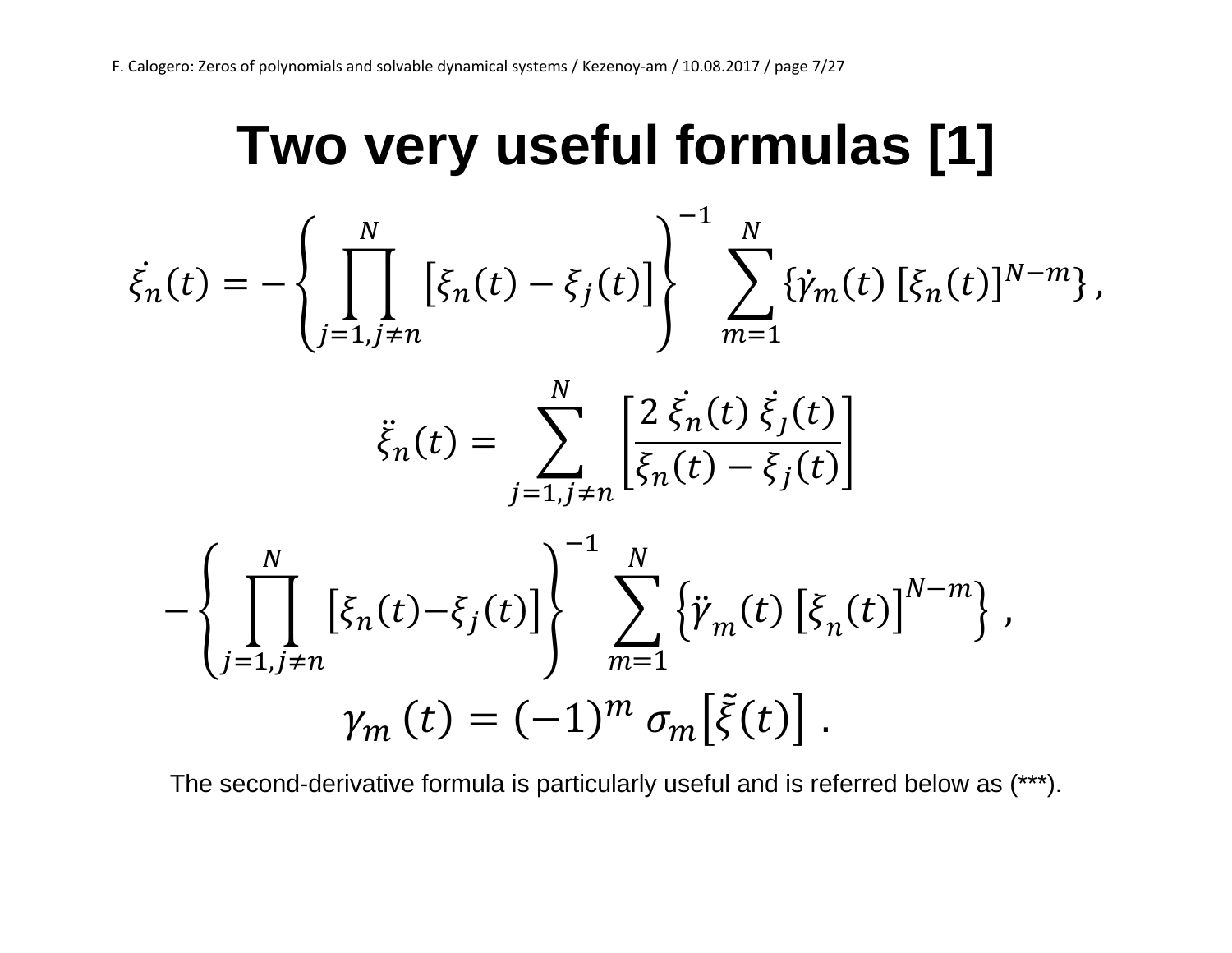## **Extensions**

These formulas have been extended to the third and fourth derivatives in [3], to derivatives of *arbitrary* order in [7] and to the case of *discrete time* in [15]. These results are not reported nor discussed in this talk, but they are instrumental to demonstrate the *solvable* character of some of the dynamical systems described in the 18 References (see **Bibliography** above).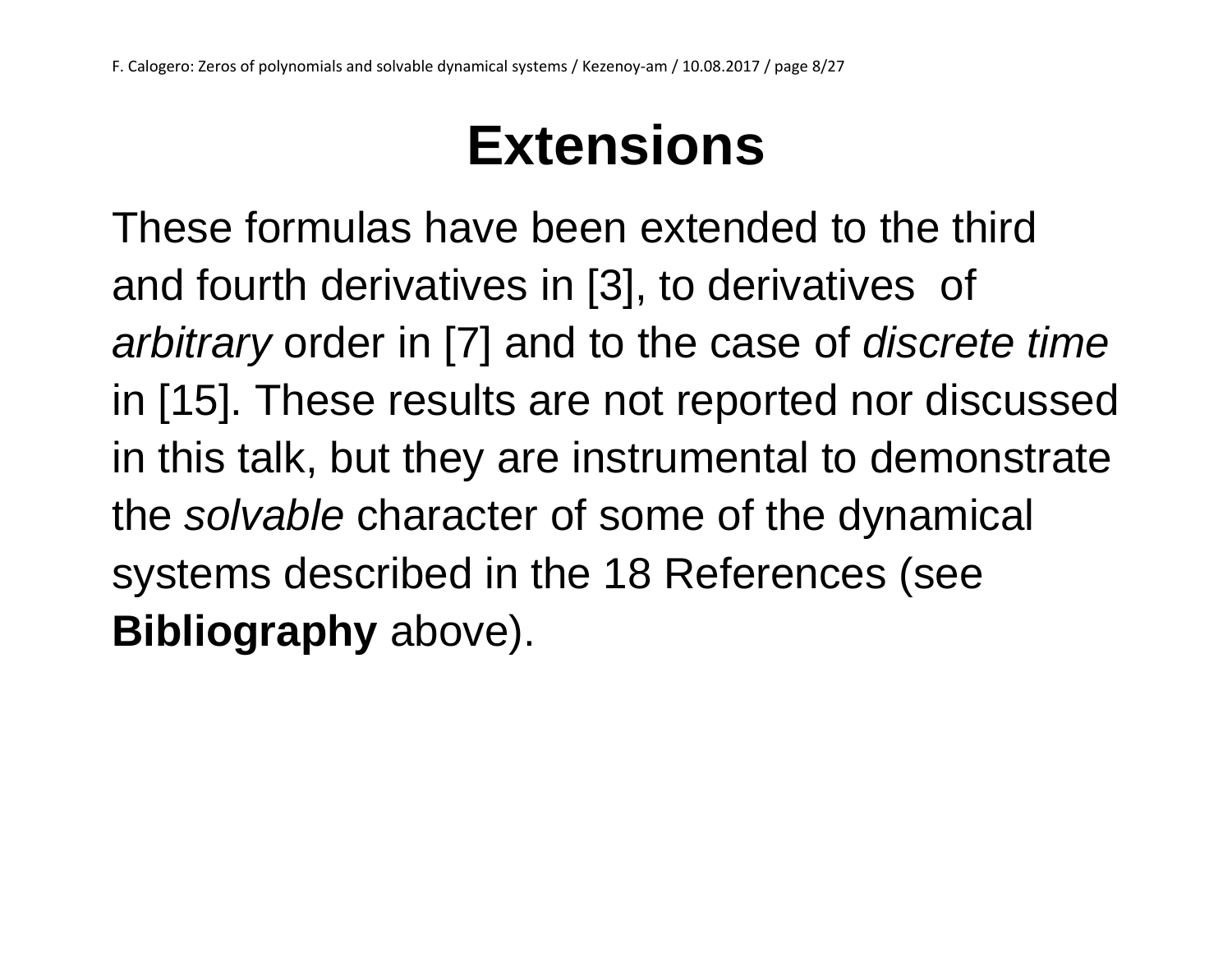## An application of the first formula

$$
\dot{\xi}_n(t) = -\left\{\prod_{j=1,j\neq n}^N \left[\xi_n(t) - \xi_j(t)\right]\right\}^{-1} \sum_{m=1}^N \{\dot{\gamma}_m(t) \left[\xi_n(t)\right]^{N-m}\},\,
$$

$$
\gamma_m(t) = \gamma_m(0) + [f_m(t) - f_m(0)] [c_m - \gamma_m(0)],
$$
  

$$
f_m(T) - f_m(0) = 1, \ \gamma_m(T) = c_m;
$$

$$
\dot{\gamma}_m(t) = \dot{f}_m(t) [c_m - \gamma_m(0)]
$$
  
[Special case:  $f_m(t) = t, \dot{f}_m(t) = 1, T = 1.$ ]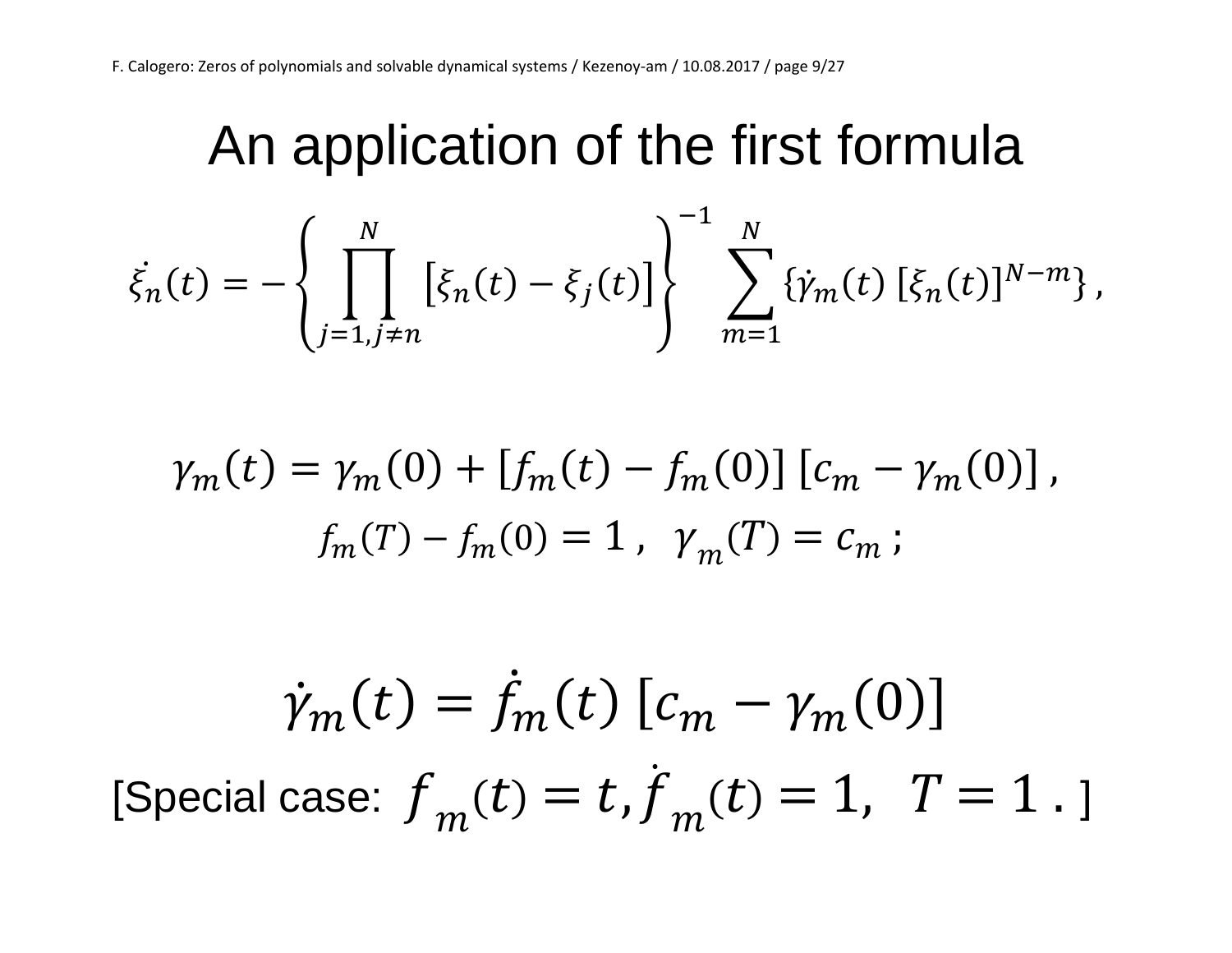### **Nonlinear differential algorithm to compute all the zeros of a generic polynomial [13,14]**

$$
P_N(z; \vec{c}; \tilde{x}) = z^N + \sum_{m=1}^N (c_m z^{N-m}) = \prod_{n=1}^N (z - x_n)
$$

Now introduce the *t*-dependent polynomial

$$
p_N(z; \vec{\gamma}(t); \tilde{y}(t)) = z^N + \sum_{m=1}^N \left[ \gamma_m(t) \, z^{N-m} \right]
$$

$$
= \prod_{k=1}^N \left[ z - \gamma_n(t) \right]
$$

 $n=1$ 

There holds then the following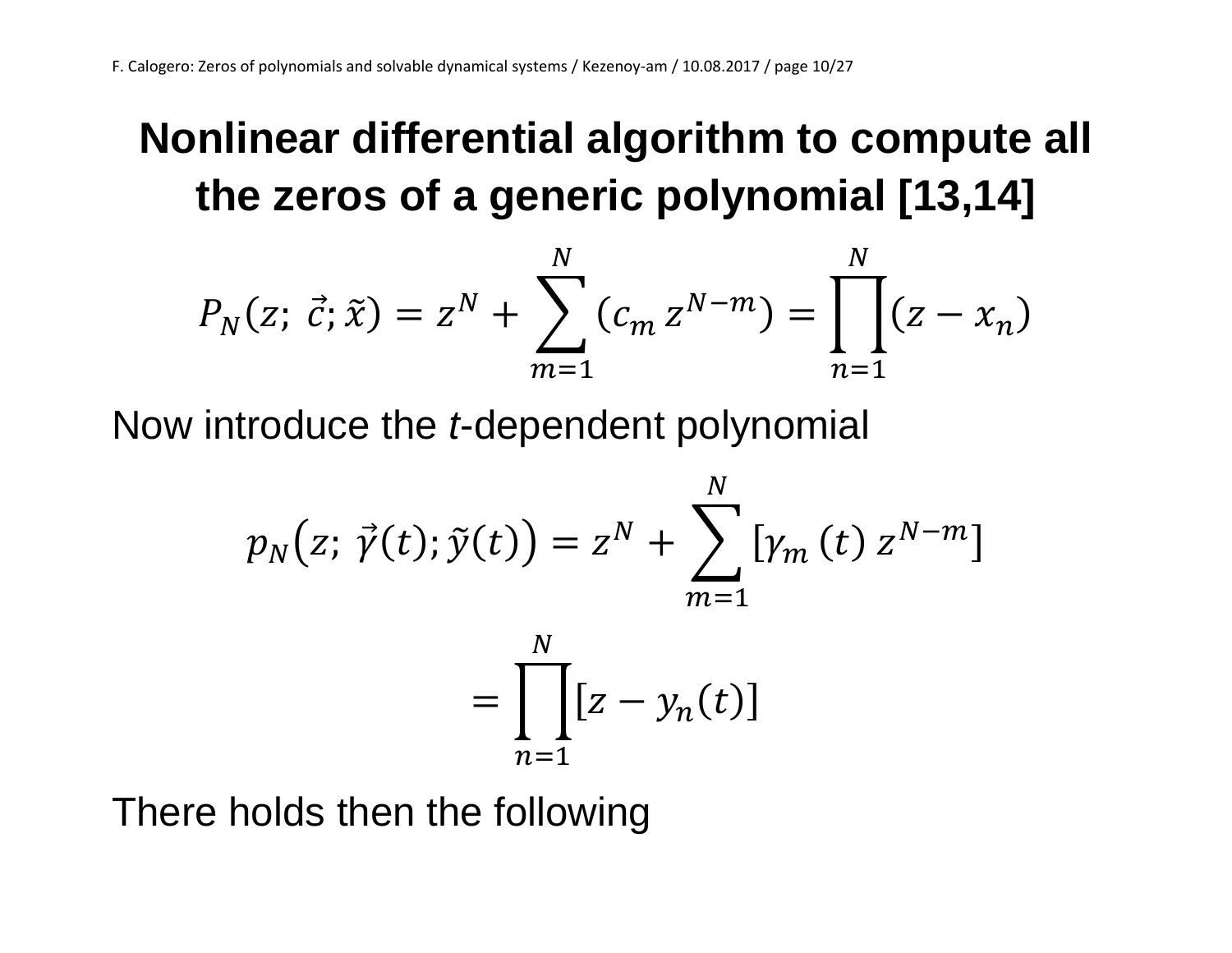**Proposition**. Consider the following system of *N* nonlinear first-order differential equations satisfied by the *N* zeros  $y_n(t)$  of this polynomial:

$$
\dot{y}_n(t) = -\left\{ \prod_{s=1, s \neq n}^N [y_n(t) - y_s(t)]^{-1} \right\}.
$$

$$
\cdot \sum_{m=1}^N \{ \dot{f}_m(t) [c_m - \gamma_m(0)] [y_n(t)]^{N-m} \},
$$

$$
f_m(T) - f_m(0) = 1,
$$

$$
\gamma_m(0) = (-1)^m \sigma_m(\tilde{y}(0)), \quad m = 1, \cdots, N;
$$

$$
\sigma_m(\tilde{y}) = \sum_{1 \le s_1 < s_2 < \cdots < s_m \le N} (y_{s_1} y_{s_2} \cdots y_{s_m}) .
$$
Then: 
$$
x_n = y_n(T).
$$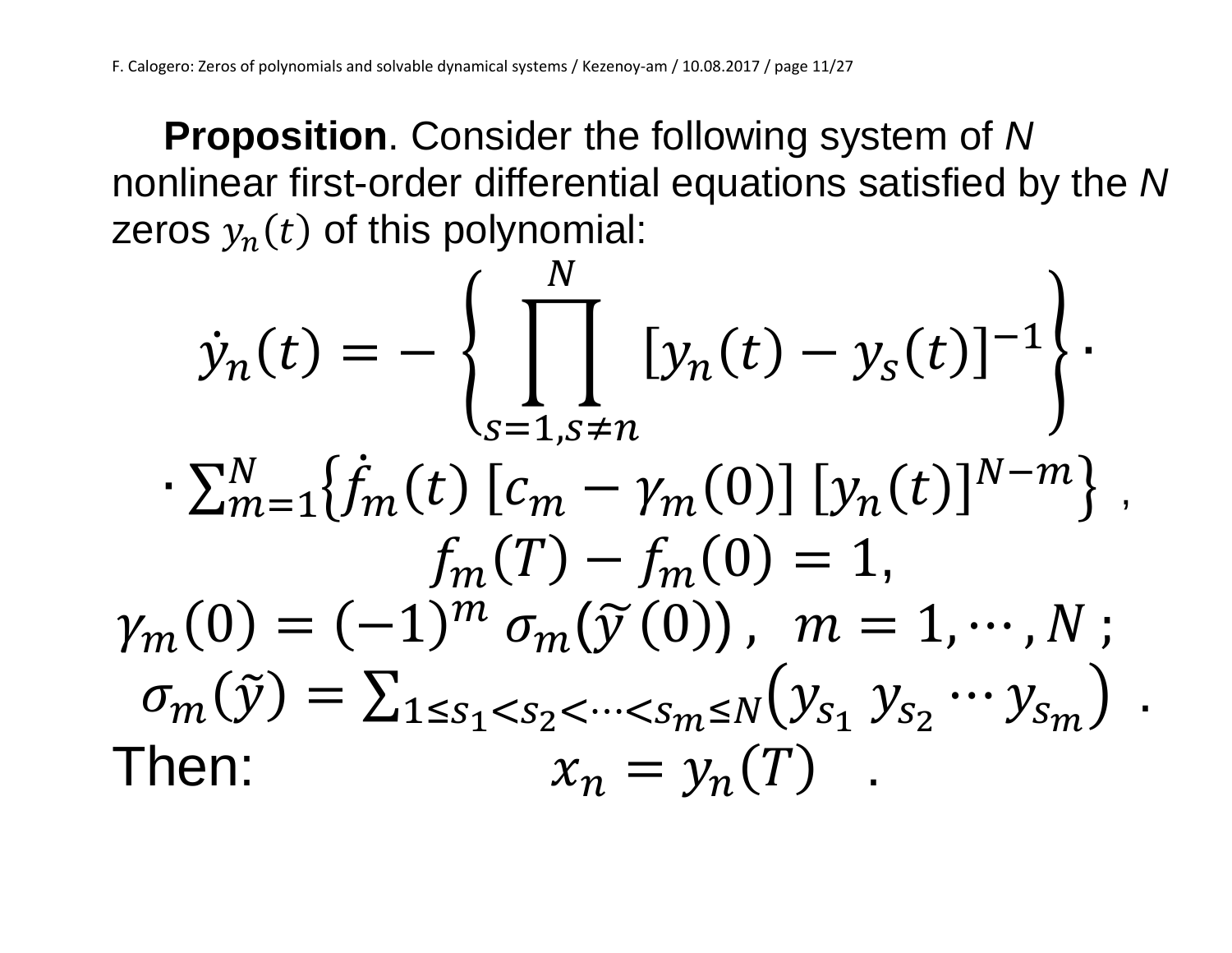It is thus seen that the zeros  $x_n$  of the polynomial  $P_N(z; \; \vec{c}; \widetilde{x})$  can be computed---once the N coefficients  $c_m$  of this polynomial have been assigned---via the following procedure. *Step one*: choose (arbitrarily!) *N* complex numbers  $y_n(0)$ . Step *two*: compute the *N* quantities  $\gamma_m(0)$ . *Step three*: integrate (numerically) the above system of differential equations from *t=0* to *t=T*, starting from the *N* initial data  $y_n(0)$ , getting thereby the *N* values  $y_n(T)$ , which give the sought result,  $x_n = y_n(T)$ .

[Subcase: 
$$
f_m(t) = t
$$
,  $\dot{f}_m(t) = 1$ ,  $T = 1$ .]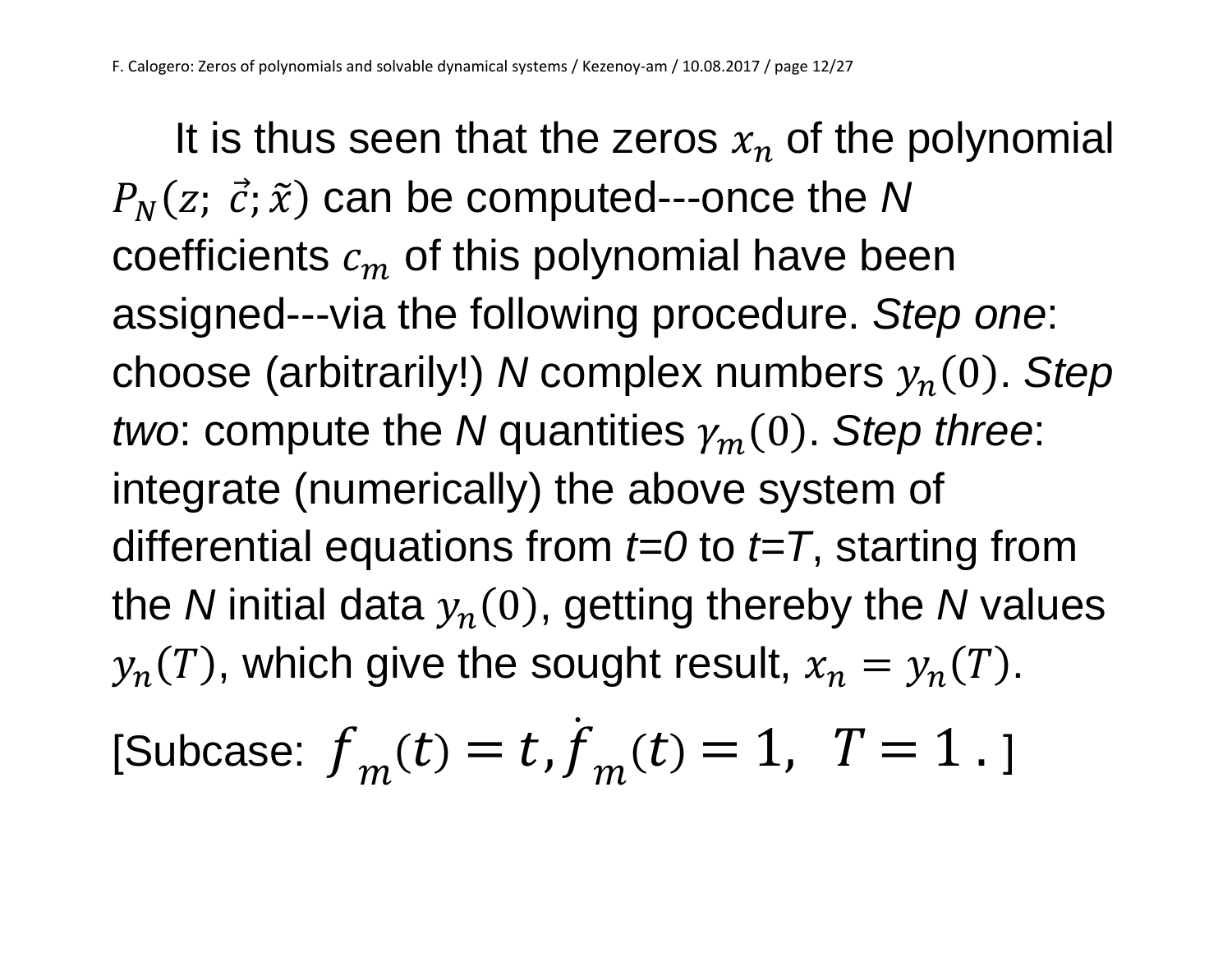The algorithm to evaluate *all* the zeros of a *generic* polynomial of *arbitrary* degree *N* described above requires the solution of a system of *N* nonlinearly coupled *first-order* ODEs (starting from an *arbitrary* set of initial data). Quite recently a *novel* differential algorithm to evaluate *all* the zeros of a *generic* polynomial of *arbitrary* degree *N* has been identified, which requires the solution of a system of *N* nonlinearly coupled *second-order* ODEs. [17] While this might be considered a disadvantage with respect to the previous algorithm, it is on the other hand remarkably neater and therefore worthy of being widely known at least because of its elegance.

 Let a *generic* (monic) polynomial be defined as follows in terms of its *N* coefficients *c*<sup>m</sup> and its *N* zeros xn:

$$
p_N(z) = z^N + \sum_{m=1}^N (c_m z^{N-m}) = \prod_{n=1}^N (z - x_n)
$$

**The task** is to compute the *N* zeros  $x_n$  (all different among themselves: "genericity" of this polynomial).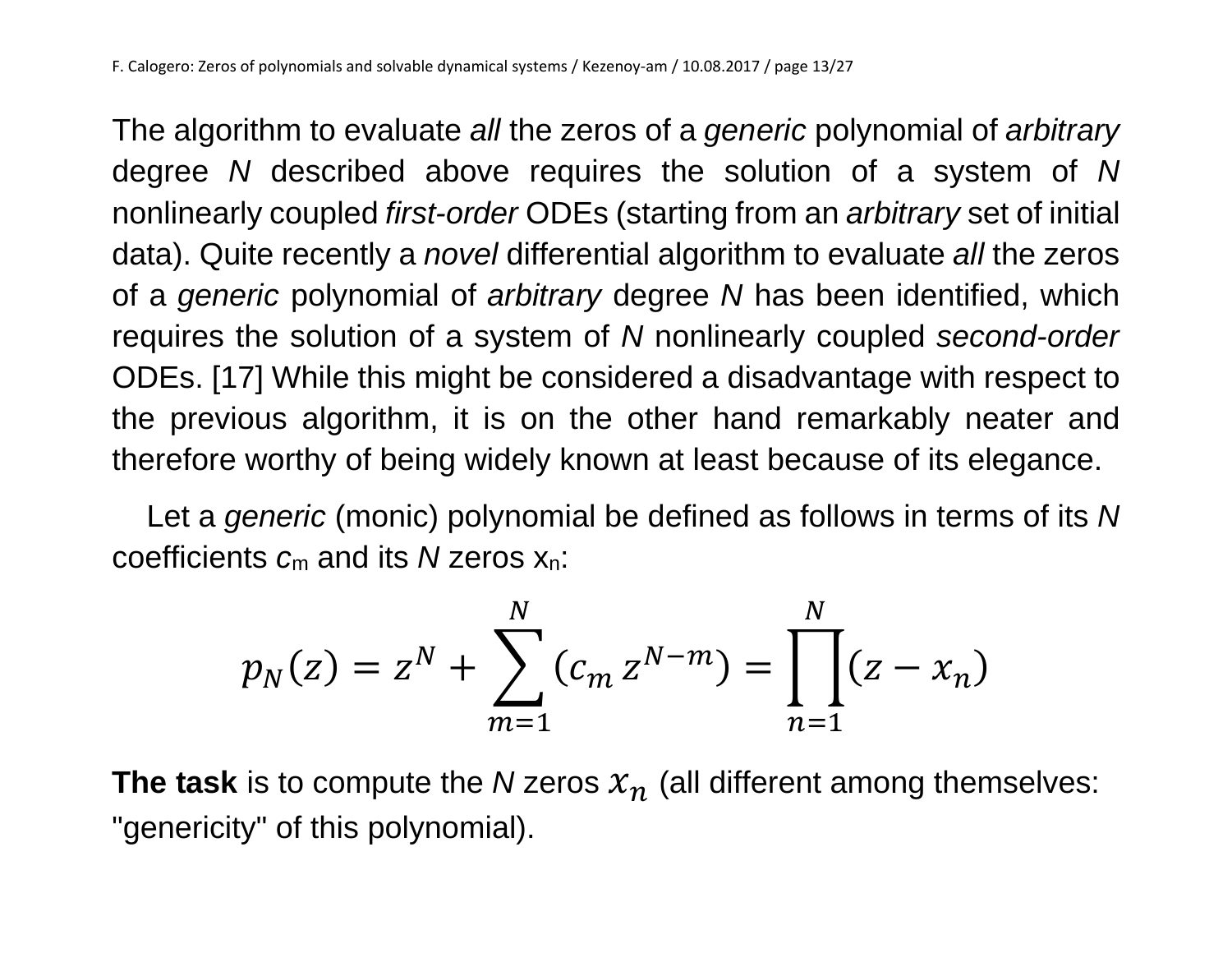**The algorithm**. Consider the dynamical system characterized by the following *N second-order* ODEs (of Newtonian type: "accelerations equal forces")

$$
\ddot{\xi}_n(t) = \sum_{j=1, j \neq n}^{N} \left[ \frac{2 \dot{\xi}_n(t) \dot{\xi}_j(t)}{\xi_n(t) - \xi_j(t)} \right]
$$

which characterizes the motion in the complex  $\xi$ -plane of the N points identified by the *N* coordinates  $\xi_n(t)$ ; here and below superimposed dots indicate of course differentiation with respect to the real parameter *t* ("dimensionless time": the independent variable). This system is, in fact, an *integrable Hamiltonian* system, to which the honorary name "goldfish" has been attributed because of the neatness of its equations of motion, which are clearly *autonomous* and invariant under *any arbitrary* common *translation* or *rescaling* of the dependent variables  $\xi_n(t)$ .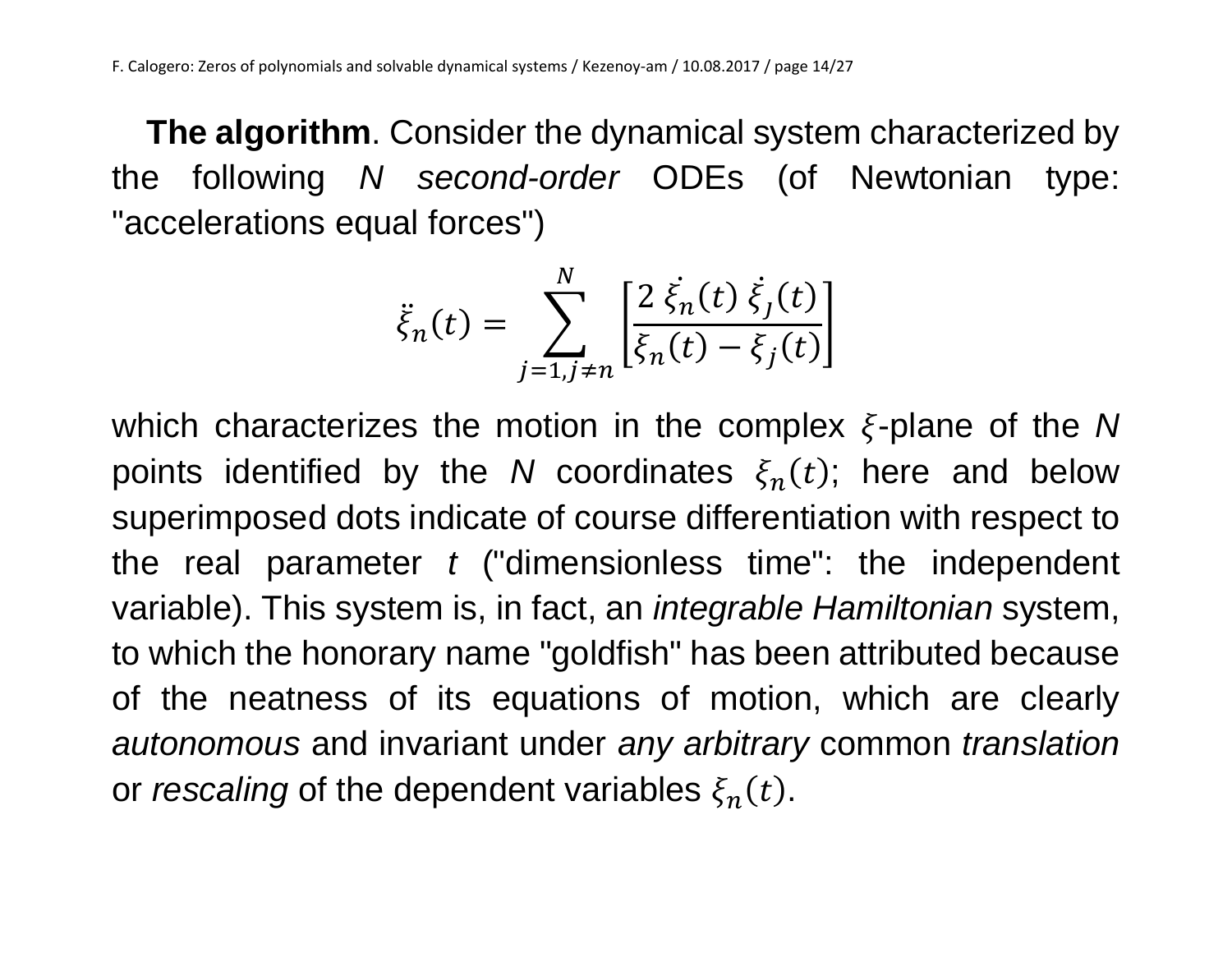Next, integrate this system of *N second-order* ODEs from *t=0* to *t=1*, starting---at the "initial time" *t=0*---from *N*, *arbitrarily assigned*, generally *complex*, *N initial values*  $\xi_n(0)$ , with the corresponding *initial velocities* given by the following *explicit* formula in terms of these *N* initial data *initial values*  $\xi_i(0)$  and of the *N* coefficients  $c_m$ of the polynomial  $p_N(z)$ :

$$
\dot{\xi}_n(0) = -\frac{[\xi_n(0)]^N + \sum_{m=1}^N \{c_m[\xi_n(0)]^{N-m}\}}{\prod_{j=1, j\neq n}^N [\xi_n(0) - \xi_j(0)]} = -\frac{p_N[\xi_n(0)]}{\prod_{j=1, j\neq n}^N [\xi_n(0) - \xi_j(0)]}
$$

There thus obtain the *N* zeros  $x_n$  of the polynomial  $p_N(z)$ :

$$
\xi_n(1) = x_n \t, \t p_N(x_n) = 0.
$$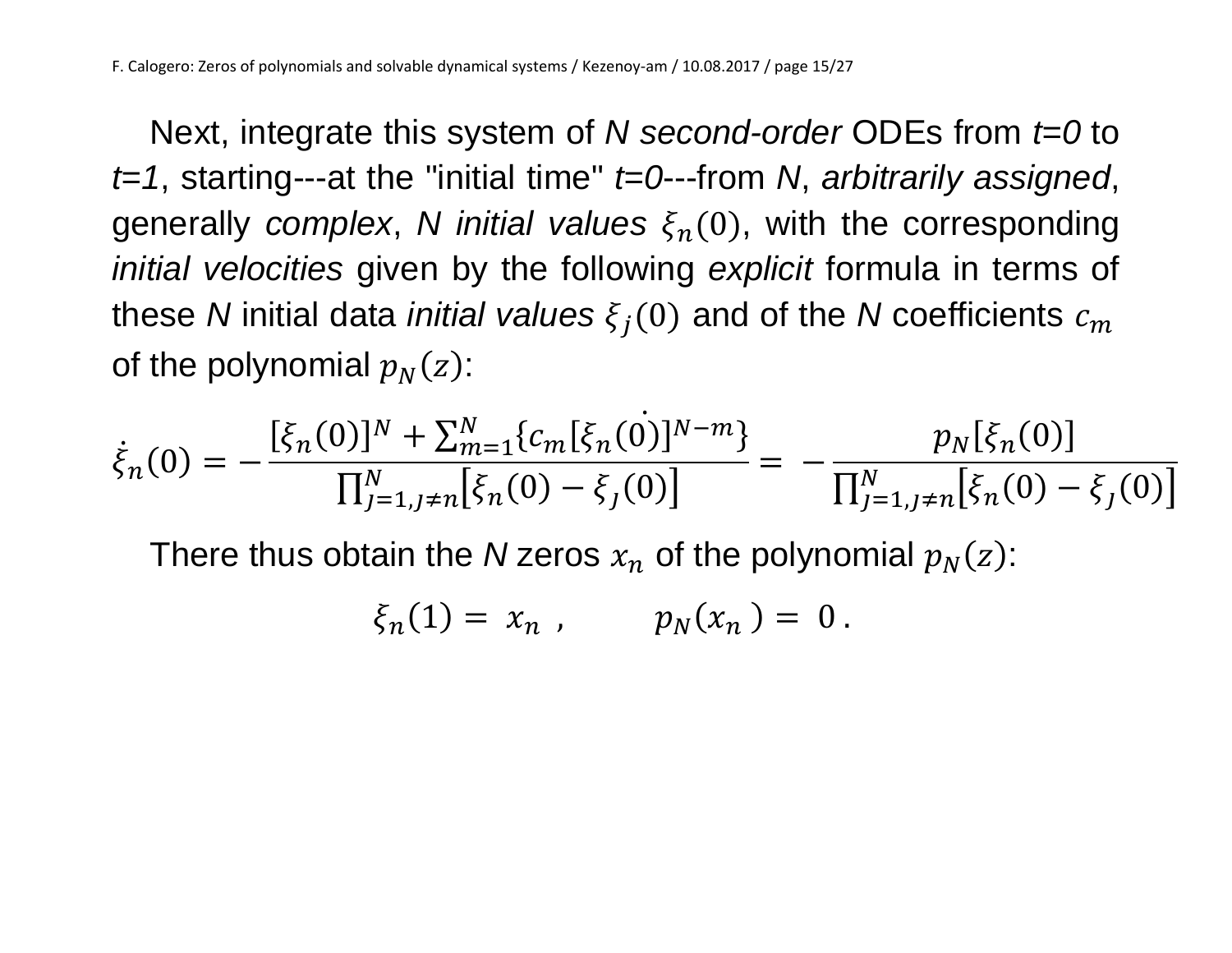## New solvable dynamical systems

Many new *solvable* models---including *isochronous* ones---can be manufactured by taking advantage of the formula (\*\*\*):

 $\overline{M}$ 

$$
\ddot{\xi}_{n}(t) = \sum_{j=1, j \neq n}^{N} \left[ \frac{2 \dot{\xi}_{n}(t) \dot{\xi}_{j}(t)}{\xi_{n}(t) - \xi_{j}(t)} \right]
$$

$$
- \left\{ \prod_{j=1, j \neq n}^{N} \left[ \xi_{n}(t) - \xi_{j}(t) \right] \right\}^{-1} \sum_{m=1}^{N} \left\{ \ddot{\gamma}_{m}(t) \left[ \xi_{n}(t) \right]^{N-m} \right\},
$$

$$
\gamma_{m}(t) = (-1)^{m} \sigma_{m} \left[ \tilde{\xi}(t) \right],
$$

$$
\dot{\gamma}_{m}(t) = (-1)^{m} \sum_{n=1}^{N} \left\{ \sigma_{n,m} \left[ \tilde{\xi}(t) \right] \dot{\xi}_{n}(t) \right\}.
$$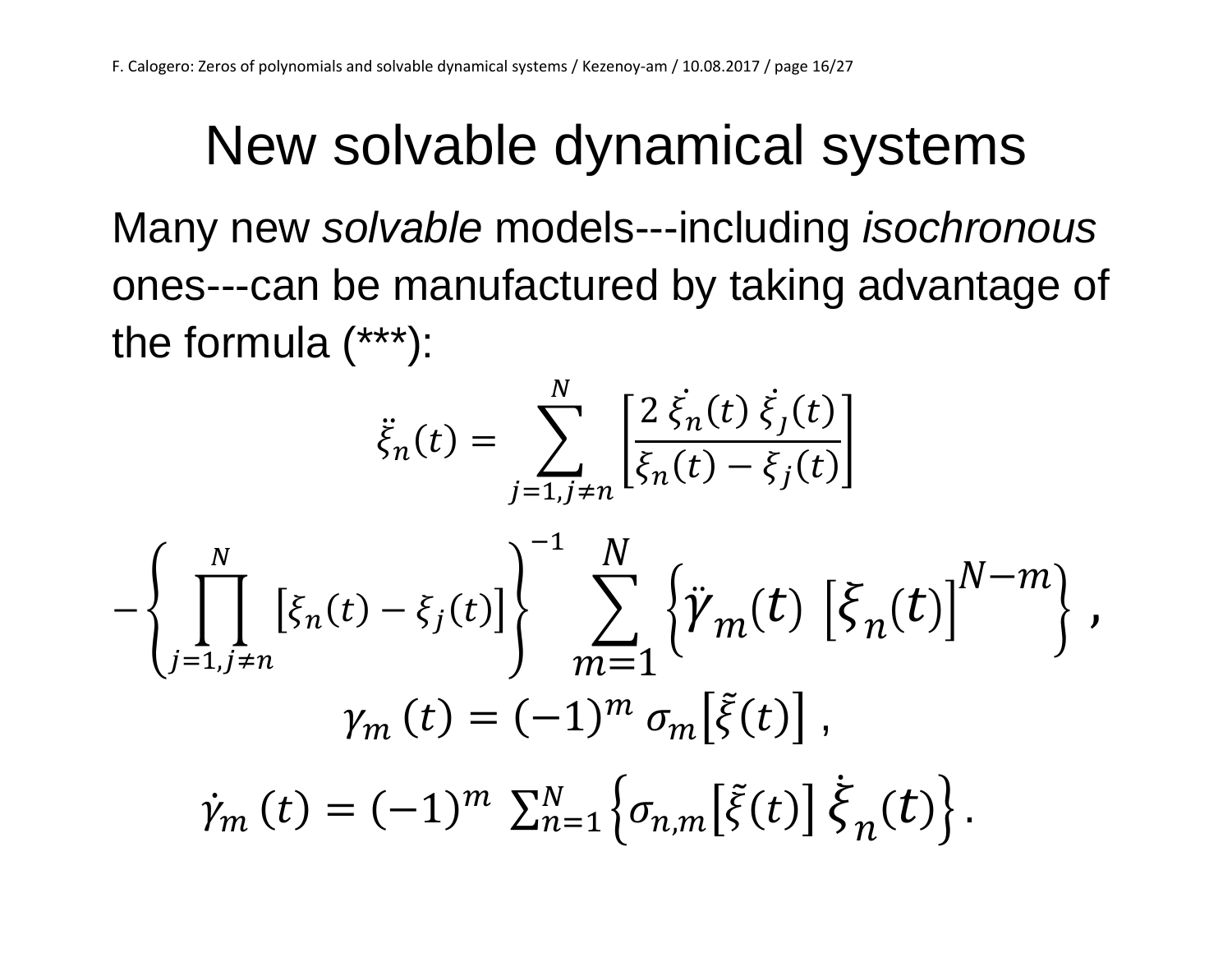Indeed, assume that a "solvable" dynamical system of Newtonian type ("acceleration equal force") reads

$$
\ddot{\vec{\gamma}}(t) = \vec{f} \big[ \vec{\gamma}(t); \dot{\vec{\gamma}}(t); t \big]
$$

or equivalently

$$
\ddot{\gamma}_m(t) = f_m[\dot{\gamma}(t); \dot{\gamma}(t); t], \quad m = 1, ..., N.
$$

Then insert these equations of motion in the right-hand side of (\*\*\*). In this manner you obtain a new "solvable" dynamical system of Newtonian type. Several new examples are exhibited in references [1-11, 18], see above. (Ref. [12] treats systems of nonlinear PDEs). Below only one *wellknown* example and two *new* examples are reported.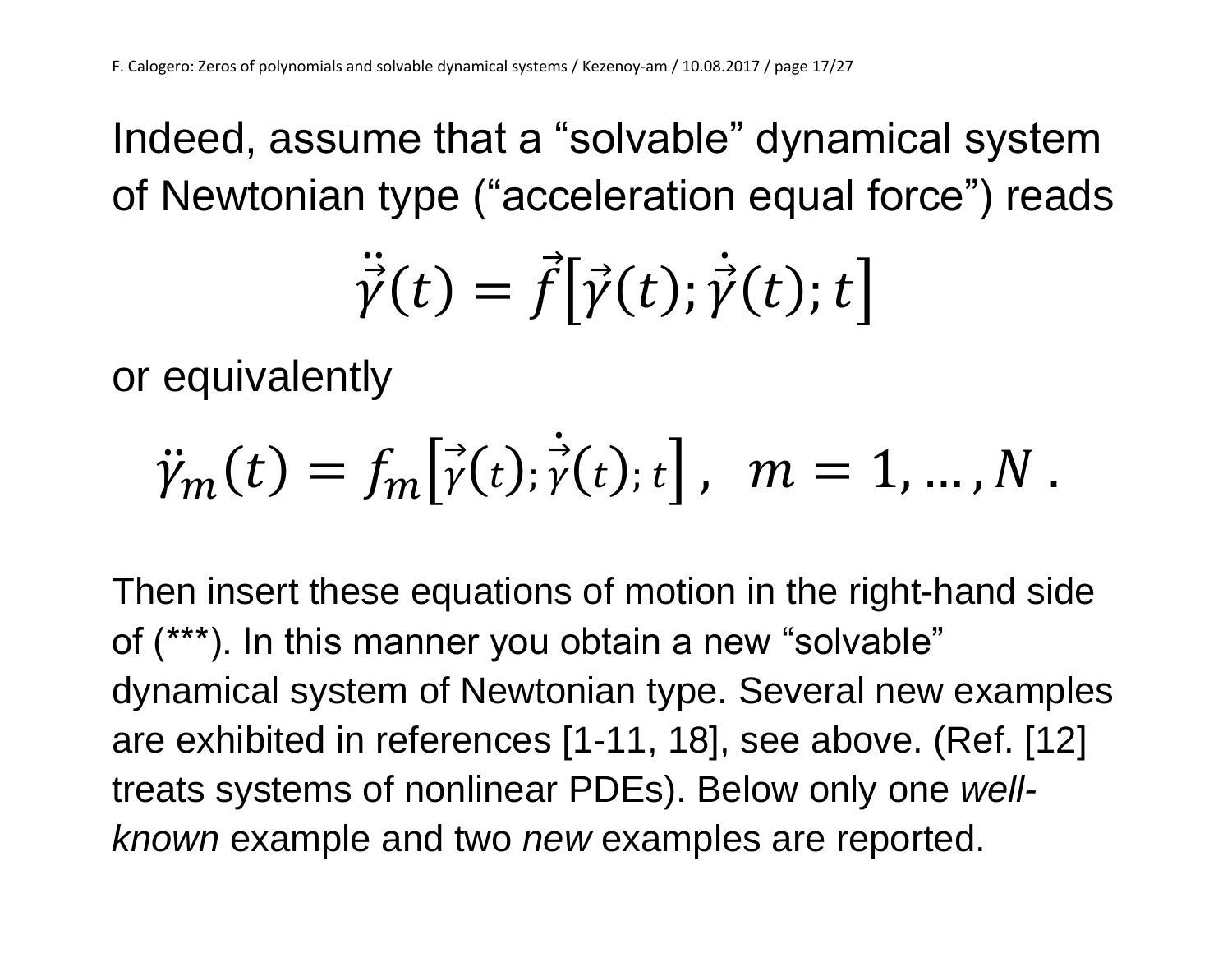#### **The isochronous goldfish model**  $\ddot{\gamma}_m(t) = \dot{\mathbf{i}} \omega \dot{\gamma}_m(t)$ ,  $\gamma_{m}(t) = \gamma_{m}(0) +$  $\bm{i}\,\dot{\bm{\gamma}}_m(0)$  [1−exp( $\bm{i}\omega t$ )]  $\omega$ ,  $\ddot{\xi}_n(t) = \mathbf{i} \omega \dot{\xi}_n(t) + \sum_{n=1}^{\infty}$  $2 \dot{\xi}_n(t) \dot{\xi}_j(t)$ ]  $\boldsymbol{N}$

$$
\bar{f}_n(t) = \mathbf{i} \omega \xi_n(t) + \sum_{j=1, j \neq n} \left[ \frac{\xi_n(t) - \xi_j(t)}{\xi_n(t) - \xi_j(t)} \right].
$$

**Solution**: the *N* coordinates  $\xi_n(t)$  are the *N* roots of

$$
\sum_{n=1}^{N} \left[ \frac{\dot{\xi}_n(0)}{\xi - \xi_n(0)} \right] = \frac{i \omega}{\exp(i \omega t) - 1}
$$

.

*Isochronous* with period  $T = 2\pi/\omega$ ---or a, generally small (much less than *N*!), *integer* multiple of *T*.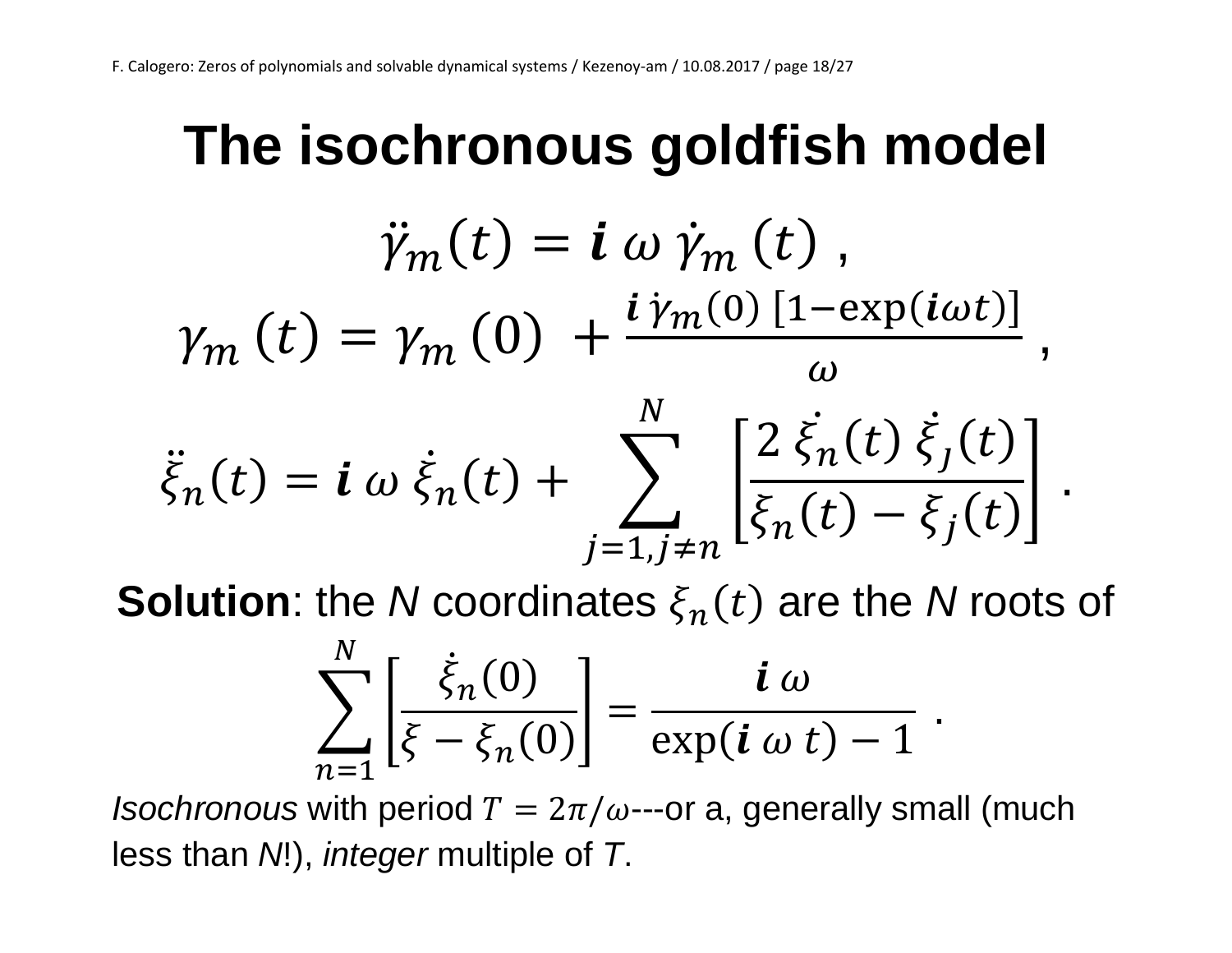## **The "goldfish-CM" model [2]**

$$
\ddot{\gamma}_{m}(t) = -\omega^{2} \gamma_{m}(t) + 2 g_{m}^{2} \sum_{j=1, j \neq m}^{N} \left[ \gamma_{m}(t) - \gamma_{j}(t) \right]^{-3};
$$
\n
$$
\ddot{\xi}_{n}(t) = \sum_{j=1, j \neq n}^{N} \left[ \frac{2 \dot{\xi}_{n}(t) \dot{\xi}_{j}(t)}{\dot{\xi}_{n}(t) - \dot{\xi}_{j}(t)} \right]
$$
\n
$$
- \left\{ \prod_{j=1, j \neq n}^{N} \left[ \xi_{n}(t) - \xi_{j}(t) \right] \right\}^{-1} \sum_{m=1}^{N} \left\{ \ddot{\gamma}_{m}(t) \left[ \dot{\xi}_{n}(t) \right]^{N-m} \right\},
$$
\n
$$
\gamma_{m}(t) = (-1)^{m} \sigma_{m} \left[ \ddot{\xi}(t) \right].
$$

*Isochronous* with period  $T = 2\pi/\omega$ ---or a, generally small (much less than *N*!), *integer* multiple of *T*.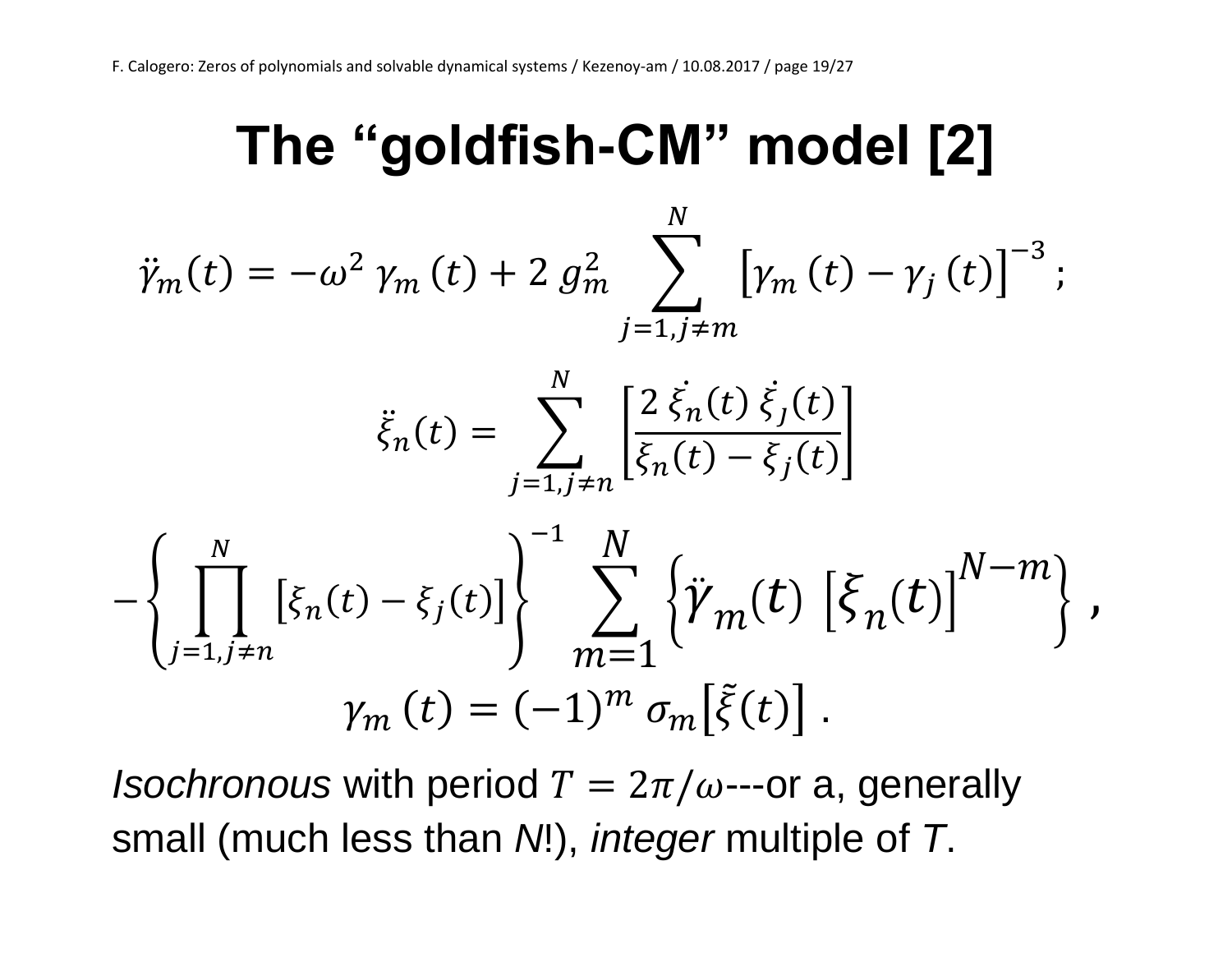#### **The "goldfish-CM" model equations of motion [2]**

$$
\ddot{\xi}_{n}(t) = \sum_{j=1, j \neq n}^{N} \left[ \frac{2 \dot{\xi}_{n}(t) \dot{\xi}_{j}(t)}{\xi_{n}(t) - \xi_{j}(t)} \right] - \left\{ \prod_{j=1, j \neq n}^{N} \left[ \xi_{n}(t) - \xi_{j}(t) \right] \right\}^{-1}
$$

$$
\cdot \sum_{m=1}^{N} \left\{ \left\{ -\omega^{2} \gamma_{m}(t) + 2 g_{m}^{2} \sum_{j=1, j \neq m}^{N} \left[ \gamma_{m}(t) - \gamma_{j}(t) \right]^{-3} \right\} \left[ \xi_{n}(t) \right]^{N-m} \right\},
$$

∙

$$
\gamma_m(t) = (-1)^m \sigma_m[\tilde{\xi}(t)],
$$

$$
\sigma_m(\tilde{\xi}) = \sum_{1 \leq s_1 < s_2 < \cdots < s_m \leq N} \left( \xi_{s_1} \xi_{s_2} - \xi_{s_m} \right).
$$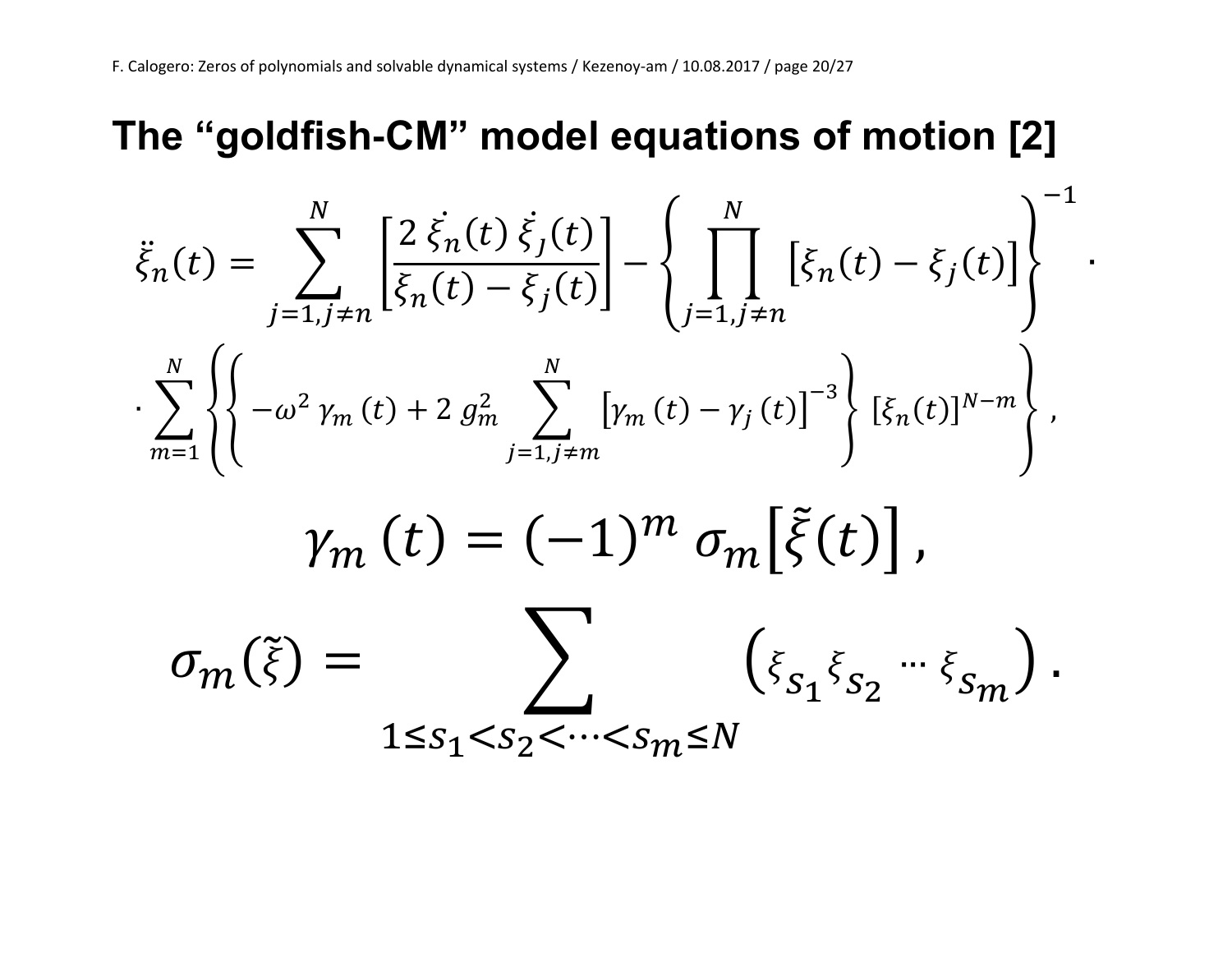### **An** *integrable Hamiltonian N***-body problem in the plane featuring** *N arbitrary* **functions [11]**

$$
\ddot{\xi}_{n}(t) = \sum_{j=1, j \neq n}^{N} \left[ \frac{2 \dot{\xi}_{n}(t) \dot{\xi}_{j}(t)}{\dot{\xi}_{n}(t) - \dot{\xi}_{j}(t)} \right]
$$

$$
- \left\{ \prod_{j=1, j \neq n}^{N} \left[ \xi_{n}(t) - \xi_{j}(t) \right] \right\}^{-1} \sum_{m=1}^{N} \left\{ g_{m}(\gamma_{m}(t)) \left[ \xi_{n}(t) \right]^{N-m} \right\},
$$

$$
\gamma_{m}(t) = (-1)^{m} \sigma_{m} \left[ \tilde{\xi}(t) \right],
$$

$$
\sigma_{m}(\tilde{\xi}) = \sum_{1 \le s_{1} < s_{2} < \dots < s_{m} \le N} \left( \xi_{s_{1}} \xi_{s_{2}} \cdots \xi_{s_{m}} \right).
$$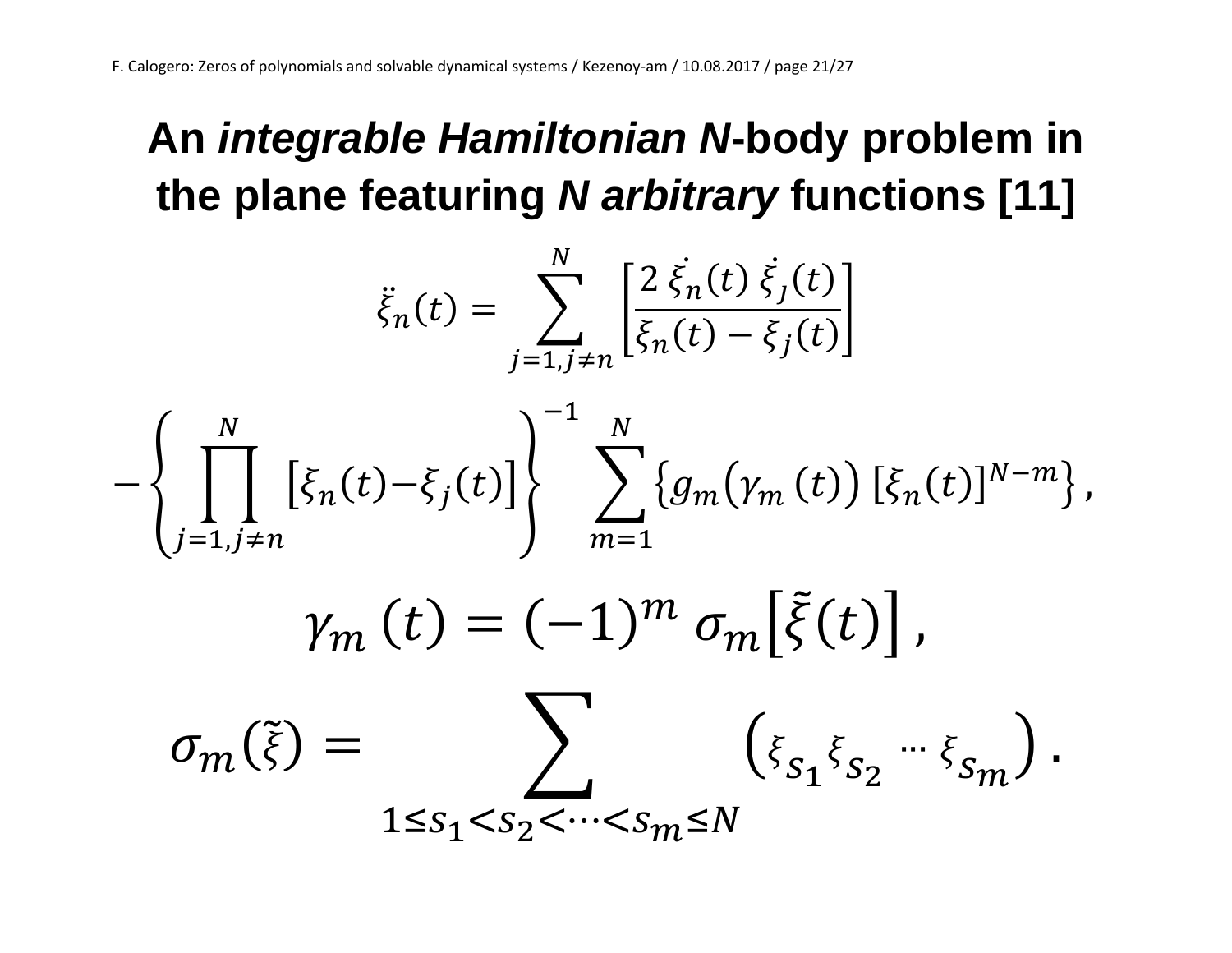This finding is an obvious consequence of the fact that the system of *decoupled* ODEs

$$
\ddot{\gamma}_m(t) = g_m(\gamma_m(t))
$$

is clearly both *Hamiltonian* and *integrable*; and of course both these properties are inherited by the above system of nonlinear coupled second-order ODEs satisfied by the "particle coordinates"  $\bar{\xi}_n(t)$ because the transformation from the *N* coordinates  $\mathcal{V}_m(t)$  to the *N* coordinates  $\xi_n(t)$  is clearly a *canonical* transformation in the Hamiltonian context.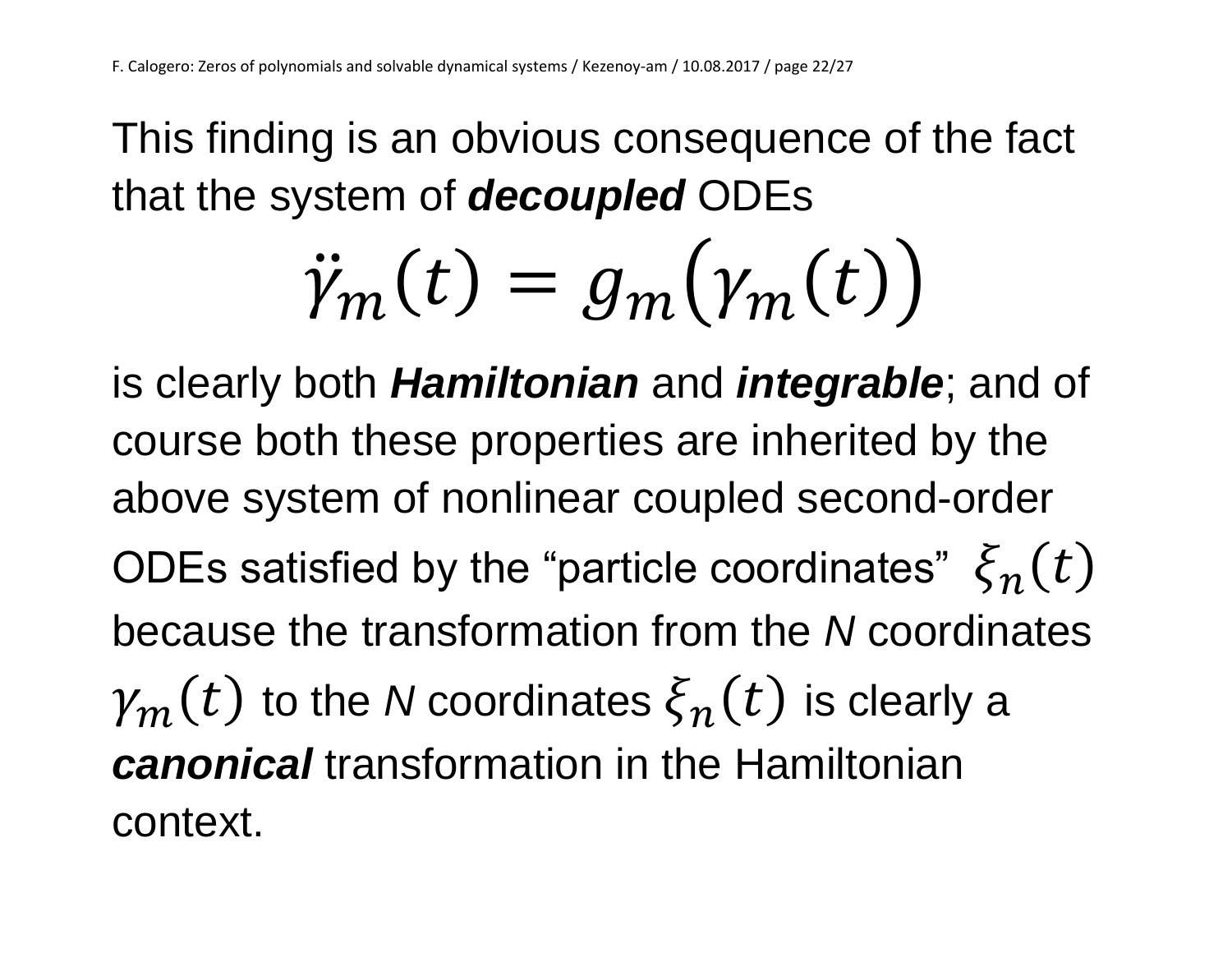These examples are obtained directly from the formula (\*\*\*). But the process can be iterated over and over again.

This motivated the idea to introduce and investigate **the generations of monic polynomials obtained by replacing the** *coefficients* **of the polynomials of the next generation with the**  *zeros* **of a polynomial of the previous generation. [4]**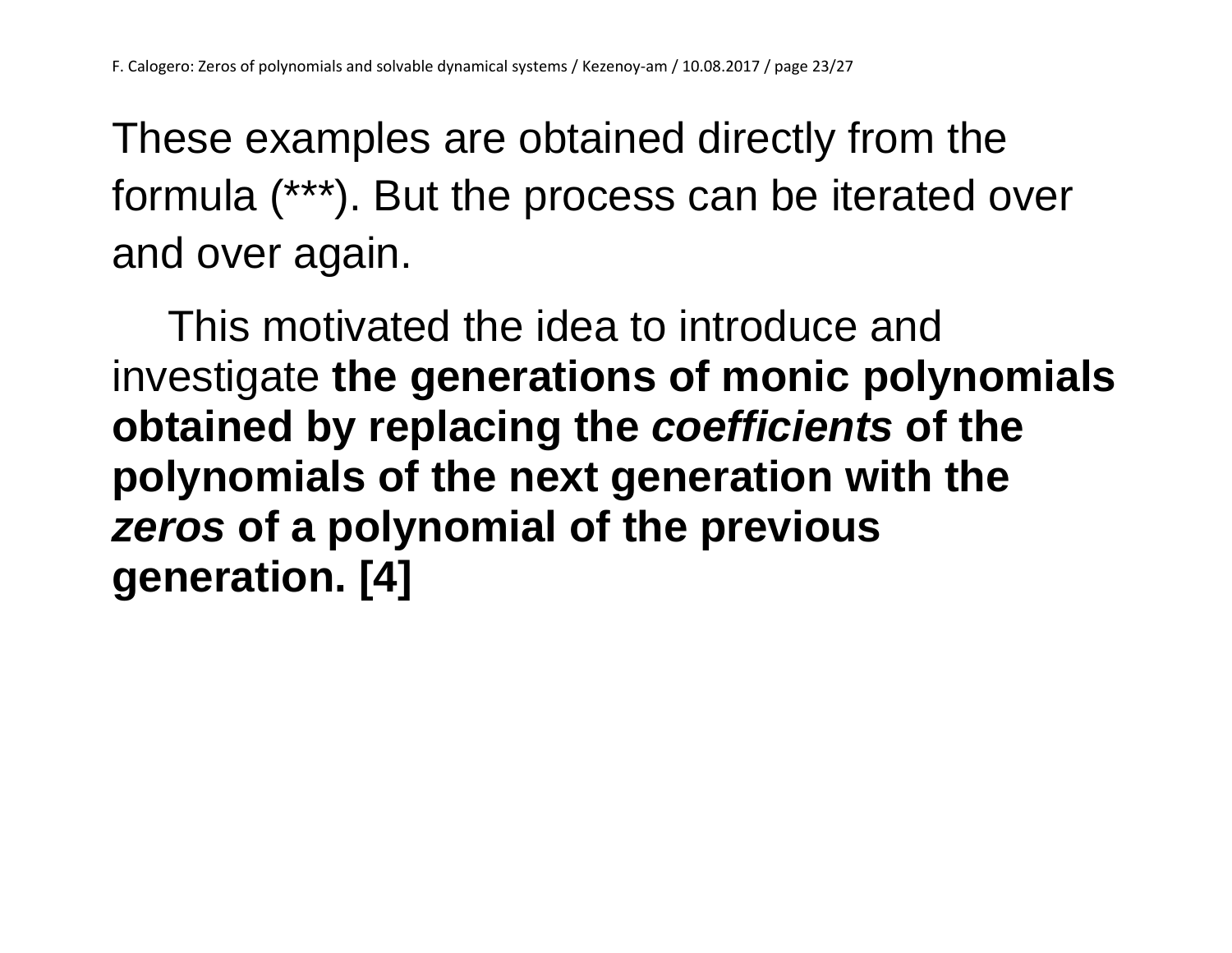#### **The** *seed* **polynomial**

$$
p_N^{(0)}(z; \vec{y}^{(0)}; \tilde{x}^{(0)}) = z^N + \sum_{m=1}^N \left[ y_m^{(0)} z^{N-m} \right],
$$
  

$$
p_N^{(0)}(z; \vec{y}^{(0)}; \tilde{x}^{(0)}) = \prod_{n=1}^N \left[ z - x_n^{(0)} \right].
$$

**The first generation of** *N***! monic polynomials**

$$
p_N^{(\mu_1;1)}(z; \vec{y}_{[\mu_1]}^{(1)}; \tilde{x}_{[\mu_1]}^{(1)}) = z^N + \sum_{m=1}^N \left[ y_{[\mu_1],m}^{(1)} z^{N-m} \right],
$$
  

$$
p_N^{(\mu_1;1)}(z; \vec{y}_{[\mu_1]}^{(1)}; \tilde{x}_{[\mu_1]}^{(1)}) = \prod_{n=1}^N \left[ z - x_{[\mu_1],n}^{(1)} \right],
$$
  

$$
\vec{y}_{[\mu_1]}^{(1)} = \vec{x}_{[\mu_1]}^{(0)}; \quad y_{[\mu_1],m}^{(1)} = x_{[\mu_1],m}^{(0)}.
$$

The *integer* index  $\mu_1$  taking values in the range  $1 \leq \mu_1 \leq N!$  labels the permutations of the  $\bm{a}$ *prio*ri unordered set  $\widetilde{x}^{(0)}$  .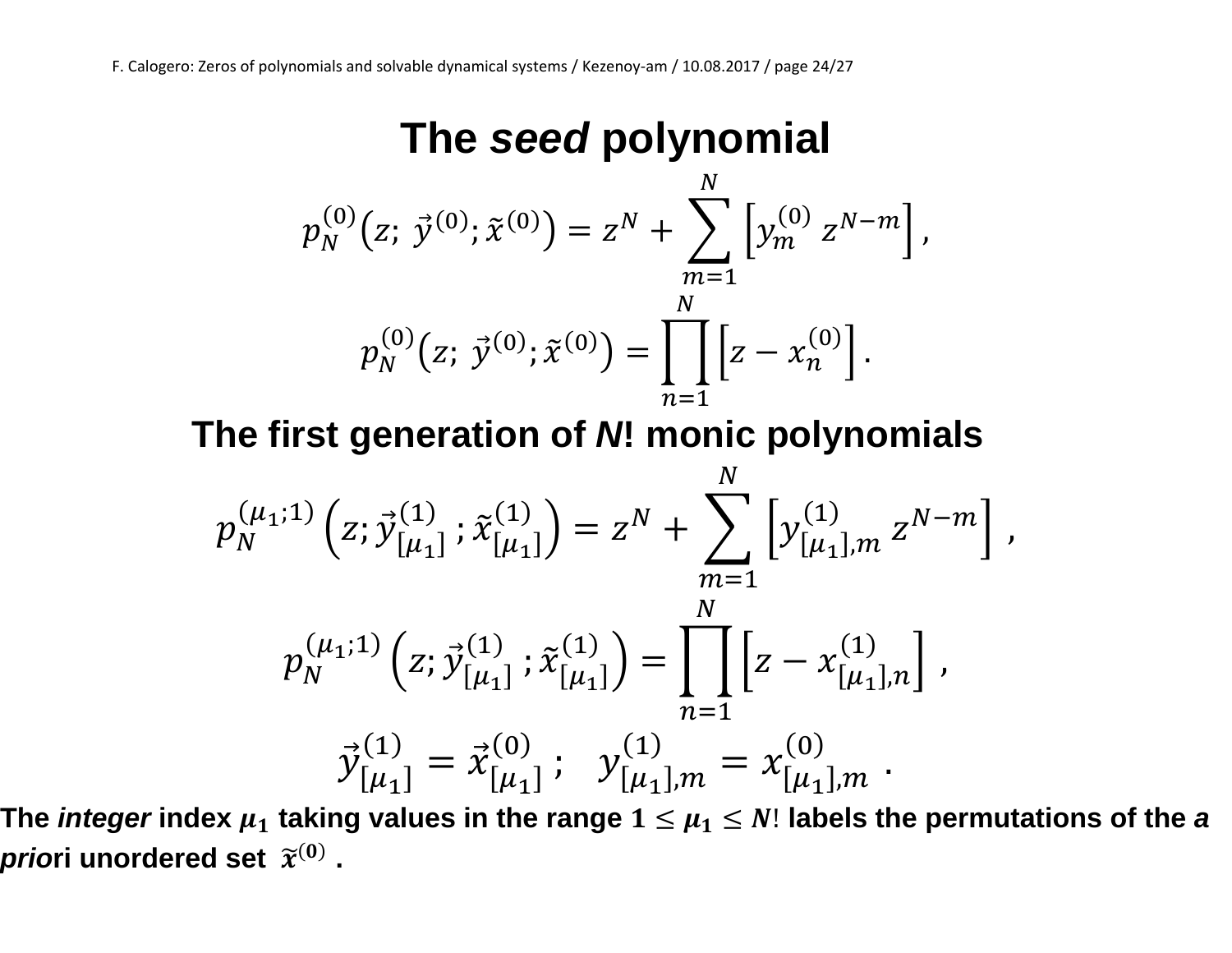## **The second generation of (***N***!)<sup>2</sup> monic polynomials**

$$
p_N^{(\vec{\mu}^{(2)};2)}(z;\vec{y}_{[\vec{\mu}^{(2)}]}^{(2)}; \tilde{x}_{[\vec{\mu}^{(2)}]}^{(2)}) = z^N + \sum_{m=1}^N \left[ y_{[\vec{\mu}^{(2)}],m}^{(2)} z^{N-m} \right],
$$
  
\n
$$
p_N^{(\vec{\mu}^{(2)};2)}(z;\vec{y}_{[\vec{\mu}^{(2)}]}^{(2)}; \tilde{x}_{[\vec{\mu}^{(2)}]}^{(2)}) = \prod_{n=1}^N \left[ z - x_{[\vec{\mu}^{(2)}],n}^{(2)} \right],
$$
  
\n
$$
\vec{y}_{[\vec{\mu}^{(2)}]}^{(2)} = \vec{x}_{[\vec{\mu}^{(2)}]}^{(1)} = \vec{x}_{[\mu_1],[\mu_2]}^{(1)}; \quad y_{[\vec{\mu}^{(2)}],m}^{(2)} = x_{[\vec{\mu}^{(2)}],m}^{(1)}.
$$

The 2-vector  $\overrightarrow{\mu}^{(2)} = (\mu_1, \mu_2)$  has *integer* components  $\mu_1$ ,  $\mu_2$  taking **values in the range**  $1 \leq \mu_1$ ,  $\mu_2 \leq N!$ . The label  $\mu_2$  identifies the permutation of the *a priori unordered* set  $\widetilde{\mathfrak{x}}^{(1)}_{[\mu_1]}$  the components of **which are the** *N* **zeros of the polynomial of the previous generation**  with index  $\mu_1$ , i. e. the *N* zeros of  $p_N^{(\mu_1;1)}\left( z;\vec{y}_{[\mu_1]}^{(1)}\right)$  $\widetilde{\left[\mu_{1}\right]}^{(1)}$  ,  $\widetilde{\chi}^{(1)}_{[\mu_{1}]}\Big)$  .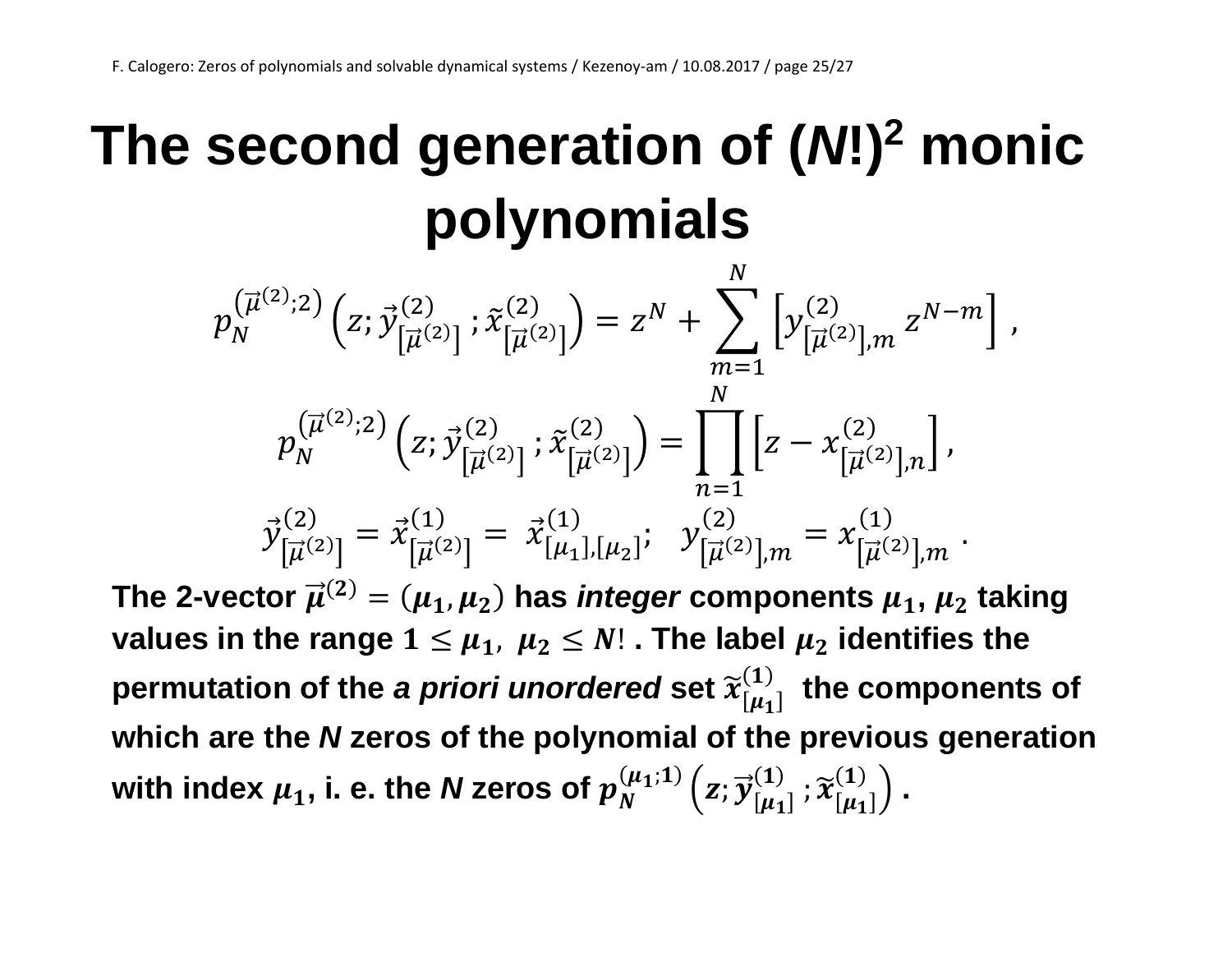## **The** *k***-th generation of (***N***!)<sup>k</sup> monic polynomials**

 $p_N^{\vee}$  $\left(\vec{\mu}^{(k)};k\right)\left(z;\vec{y}\right)$  $\left[\vec{\mu}^{(k)}\right]$  $\left(\begin{smallmatrix} k \\ \vdots \\ k\end{smallmatrix}\right)$  ;  $\widetilde{x}$  $\left[\vec{\mu}^{(k)}\right]$  $\binom{k}{\left[\right]_1(k)} = z^N + \sum \left[ y \right]$  $\left[\vec{\mu}^{(k)}\right]$ , $m$  $\binom{k}{\Box(k)}$   $Z^{N-m}$ ,  $\boldsymbol{N}$  $m=1$  $p_N^{\vee\prime}$  $\begin{pmatrix} \vec{\mu}^{(k)};k\end{pmatrix}\Big(z;\vec{\mathcal{Y}}^{(k)}_{\left[\vec{\mu}^{(k)}\right]},$  $\widetilde{k}^{(k)}_{\Gamma \to (k)1}$  ;  $\widetilde{x}$  $\left[\vec{\mu}^{(k)}\right]$  $\binom{k}{\prod_{i=1}^{n}k} = \prod_{n=1}^{N} \left[ z - x \right]$  $\left[\vec{\mu}^{(k)}\right]$ ,n  $\sum_{n=1}^{N} \left[ z - x_{\left[ \right. \right. \overrightarrow{x}}^{(k)} \right]$  $\int_{n=1}^{N} |Z - \chi_{\left[\overrightarrow{n}(k)\right]_n}^{(k)}|,$  $\vec{\mathcal{Y}}_{\left[\vec{\mu}^{\left(k\right)}\right]}^{\left(\kappa\right)}$  $\binom{(k)}{|\vec{\mu}^{(k)}|} = \vec{x}^{(k-1)}_{|\vec{\mu}^{(k)}|}$  $\frac{(k-1)}{\Gamma(\vec{x})} = \tilde{x}$  $[\vec{\mu}^{(k-1)}],[\mu_k]$  $(k-1)$ <br>  $\left[\frac{1}{k-1}(k-1)1\right]$  [... ]<sup>†</sup>  $\mathcal{Y}$  $[\vec{\mu}^{(k)}]$ , $m$  $\binom{k}{\prod_{i=1}^{n}(k)!} = x$  $\left[\vec{\mu}^{(k)}\right]$ ,*m*  $(k-1)$ <br>  $\Box(k)$  …

The *k*-vector  $\vec{\mu}^{(k)} = (\mu_1, \mu_2, ..., \mu_k)$  has *integer* components  $\mu_1$ ,  $\mu_2,...\mu_k$  taking values in the range  $1 \leq \mu_1, \mu_2,..., \mu_k \leq N!$ . The label  $\mu_k$  identifies the permutation of the *a priori unordered* set  $\widetilde{\chi}^{(\mathcal{K}-1)}_{\lceil\vec{\mu}^{(k-1)}\rceil}$  $(k-1)$ **the components of which are the** *N* **zeros of the polynomial of the**  ( $k-1$ )-th generation with indices  $\mu_1, \mu_2, ..., \mu_{k-1}$ , i. e. the *N* zeros of  $p_{N}^{(\overrightarrow{\mu}^{(k-1)};k-1)}\left( \overrightarrow{z};\overrightarrow{y}\right)$  $\left[\vec{\mu}^{(k-1)}\right]$  $\frac{(k-1)}{\Gamma \rightleftharpoons (k-1)1}$ ;  $\widetilde{\boldsymbol{\chi}}$  $\left[\vec{\mu}^{(k-1)}\right]$  $\binom{k-1}{\lceil n(k-1) \rceil}$  .